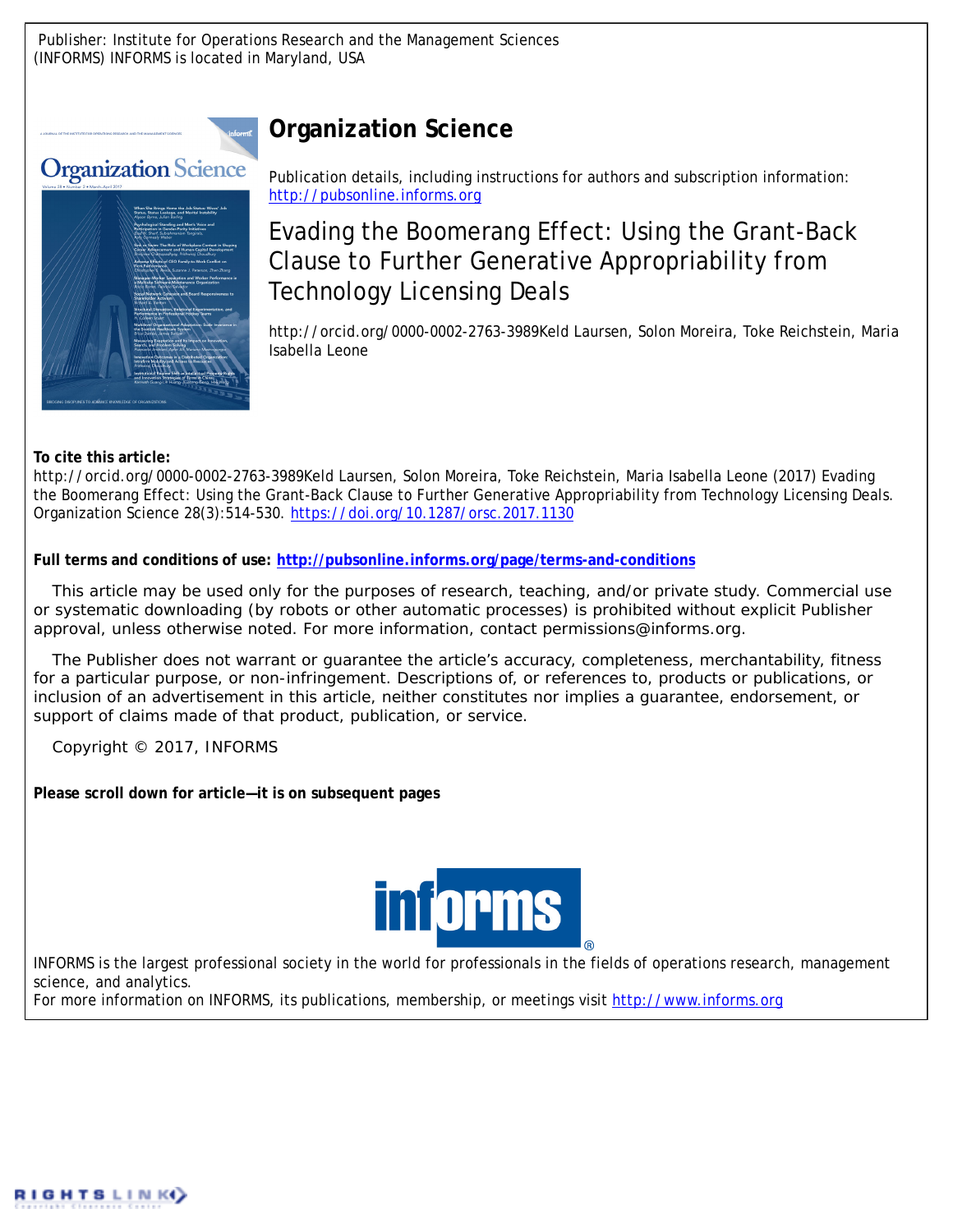## **Evading the Boomerang Effect: Using the Grant-Back Clause to Further Generative Appropriability from Technology Licensing Deals**

**Keld Laursen,a, b Solon Moreira,<sup>c</sup> Toke Reichstein,<sup>d</sup> Maria Isabella Leone<sup>e</sup>**

**<sup>a</sup>** DRUID, Department of Innovation and Organizational Economics, Copenhagen Business School, 2000 Frederiksberg, Denmark; **<sup>b</sup>** Department of Industrial Economics and Technology Management, Norwegian University of Science and Technology, 7491 Trondheim, Norway; **<sup>c</sup>** Entrepreneurship Department, IESE Business School, 08034 Barcelona, Spain; **<sup>d</sup>** Department of Strategic Management and Globalization, Copenhagen Business School, 2000 Frederiksberg, Denmark; **<sup>e</sup>** Department of Business and Management, LUISS Guido Carli University, 00197 Rome, Italy

Contact: [kl.ino@cbs.dk,](mailto:kl.ino@cbs.dk) **<http://orcid.org/0000-0002-2763-3989> (KL);** [smoreira@iese.edu](mailto:smoreira@iese.edu) (SM); [tre.smg@cbs.dk](mailto:tre.smg@cbs.dk) (TR); [mleone@luiss.it](mailto:mleone@luiss.it) (MIL)

| <b>Received: May 31, 2014</b><br>Revised: August 21, 2015; December 31, 2016<br>Accepted: February 23, 2017<br><b>Published Online in Articles in Advance:</b><br>May 24, 2017<br>https://doi.org/10.1287/orsc.2017.1130 | <b>Abstract.</b> Technology licensing agreements potentially can create future appropriability<br>problems. Drawing on the appropriability literature, we argue that the inclusion of a grant-<br>back clause in technology licensing agreements is an attempt to balance the gains from<br>and protection of the focal firms' technologies. We hypothesize that the closer the licensed<br>technology is to the licensor's core patented technologies, the more likely the licensing<br>agreement will include a grant-back clause, while the closer the licensed technology is to                                                                                   |
|--------------------------------------------------------------------------------------------------------------------------------------------------------------------------------------------------------------------------|-----------------------------------------------------------------------------------------------------------------------------------------------------------------------------------------------------------------------------------------------------------------------------------------------------------------------------------------------------------------------------------------------------------------------------------------------------------------------------------------------------------------------------------------------------------------------------------------------------------------------------------------------------------------------|
| Copyright: © 2017 INFORMS                                                                                                                                                                                                | the licensee's core patent portfolio, the less likely the agreement will include a grant-back<br>clause. We hypothesize also that technological uncertainty is a positive moderator in the<br>decision to include a grant-back clause, if the licensed technology is close to either the<br>licensee's or the licensor's core technologies. We employ a hierarchical nested decision<br>model to test the hypotheses on a sample of 397 licensed technologies. This method allows<br>us to model the choice to include a grant-back clause as nested in the decision about which<br>technologies to license out. We find broad support for our theoretical arguments. |
|                                                                                                                                                                                                                          | Funding: M. I. Leone acknowledges financial support under the Italian PRIN-MIUR Project "Market<br>and nonmarket mechanisms for the exchange and diffusion of innovation: When they work, when<br>they don't work, and why should we care" [Grant CUP B41]12000160008].                                                                                                                                                                                                                                                                                                                                                                                               |

**Keywords: grant-back clause • technology licensing • core technology • appropriability**

## **Introduction**

Although there may be potentially large mutual gains from technology transfer and joint technology development between firms, the many appropriability problems related to such activities can act as a deterrent (Agrawal et al. [2015,](#page-16-0) Arora [1995,](#page-16-1) Arrow [1962\)](#page-16-2). Thus, technology-related agreements are not a priority for many high-tech firms (Arora and Gambardella [2010\)](#page-16-3). However, from the strategy literature on contract design (see e.g., Argyres et al. [2007,](#page-16-4) Mayer and Argyres [2004,](#page-17-0) Ryall and Sampson [2009\)](#page-17-1), we know that firms learn to contract with each other based on prior experience, and that control provisions force the contracting parties to dedicate time and effort to fulfilling their responsibilities rather than to minimizing effort and reneging on the contract arrangements (Malhotra and Lumineau [2011\)](#page-17-2). Well-designed contracts that include clauses that align the actions of the involved parties can reduce the appropriability problems inherent in technology agreements.

Nevertheless, although our understanding of contract design in relation to appropriability in technologyrelated agreements has advanced significantly, most studies (see e.g., Cebrián [2009,](#page-16-5) Duplat and Lumineau [2016,](#page-16-6) Oxley [1997,](#page-17-3) Oxley and Sampson [2004,](#page-17-4) Somaya et al. [2011\)](#page-17-5) focus on what Ahuja et al. [\(2013,](#page-16-7) p. 248) describe as "primary appropriability," i.e., firms' "effectiveness in exploiting a *given* invention by translating it into a product or licensable solution for users" (emphasis added). Few works investigate appropriation in relation to future inventions spawned by a firm's technologies (Alexy et al. [2013,](#page-16-8) Allen [1983,](#page-16-9) Harhoff et al. [2003,](#page-16-10) Yang et al. [2010\)](#page-17-6) covered by previous technologyrelated agreements. This type of appropriability can be described as "generative appropriability" or the "firm's effectiveness in capturing the greatest share of *future* inventions spawned by its existing inventions" (Ahuja et al. [2013,](#page-16-7) p. 248; emphasis added). In the present paper we focus on generative appropriability in the context of technology licensing agreements, which are an important channel for knowledge exchange (e.g., Ceccagnoli and Jiang [2013,](#page-16-11) Fosfuri [2006,](#page-16-12) Hill [1992,](#page-16-13) Mulotte [2014,](#page-17-7) Ruckman and McCarthy [2016,](#page-17-8) Schilling and Steensma [2002\)](#page-17-9). Anand and Khanna [\(2000,](#page-16-14) p. 103) suggest that "Licensing . . . is one of only a few significant methods of technology transfer between firms, and one of the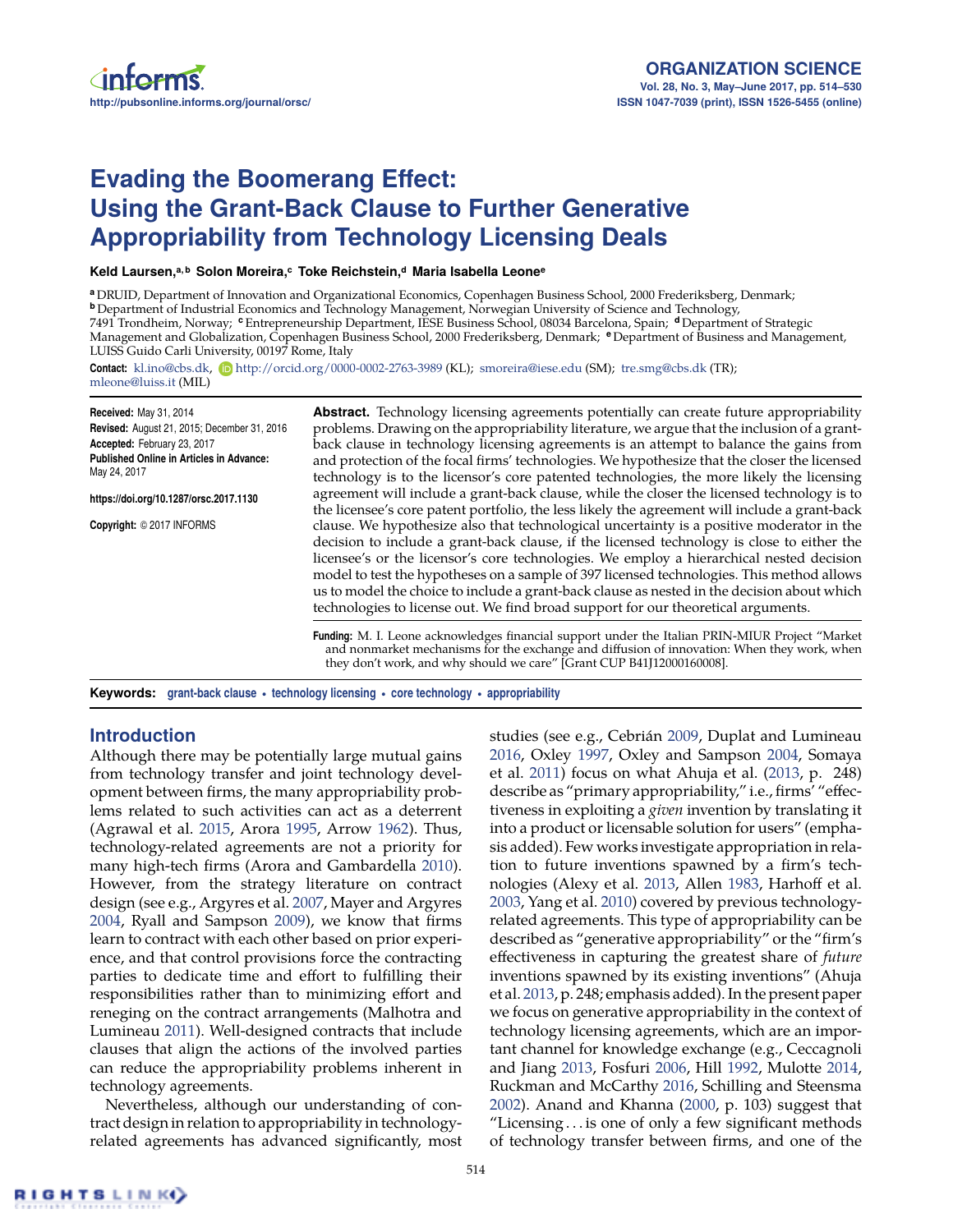most commonly observed inter-firm contractual agreements." Given that the direction of developments and the application of technologies in the product market are fundamentally uncertain (Choi [2002,](#page-16-15) Dosi [1988\)](#page-16-16), in the context of licensing, a central appropriability problem is the possibility that the licensee will develop the focal technology further, and eventually, will overtake the licensor—a phenomenon that has been described as the "the boomerang effect" (Choi [2002,](#page-16-15) Van Dijk [2000\)](#page-17-10).

In cases where the licensor's value creation from the invention could (potentially) be damaged due to weak appropriability, a control provision in the form of a grant-back clause in the licensing contract is essential to facilitate knowledge transfer, which otherwise would not take place (Choi [2002\)](#page-16-15). A grant-back clause "requires the potential licensee to agree to grant back to the patentee [i.e., the licensor] rights to improvement patents developed by the licensee that relate to the original patent as partial consideration for the license rights" (Schmalbeck [1975,](#page-17-11) p. 733). A grant-back clause can prove very important for the licensor because it protects against licensees building future inventions based on the in-licensed technology, i.e., it protects the licensor's generative appropriability.

We examine how the importance of the traded technology to the trading parties' technology portfolios influences the inclusion of a grant-back clause, and how these relationships are contingent on the level of technological uncertainty in the traded technology. The economics (Choi [2002,](#page-16-15) Van Dijk [2000\)](#page-17-10) and strategic management (Leone and Reichstein [2012\)](#page-17-12) literatures include important contributions related specifically to technology licensing, which demonstrate how the inclusion of a grant-back clause affects the behavior of the exchanging partners. However, most work focuses exclusively on the licensor and generally does not identify under what circumstances this type of clause is included in licensing contracts. A deeper understanding is needed of this type of contractual detail, which is crucial for interorganizational arrangements that allow licensor and licensee to guard against potential threats to their future ability to produce inventions and future technology-based rents while not reducing firms' mutual interests in further investment in the traded asset.

Taking the more recent literature on generative appropriability (Ahuja et al. [2013\)](#page-16-7) as our theoretical point of departure, we examine the contingencies that could leave firms particularly vulnerable to a skillful licensing partner's development of future inventions based on the licensing firm's inventions. The combination of these contingencies, the heterogeneity among licensees and licensors, and the level of uncertainty associated with the technology might explain the inclusion of a grant-back clause in a technology licensing agreement. To our knowledge, this attempt to systematically explain this phenomenon is unique. Crucial to our argument is the notion that the contracting firms' core technological areas are more central to their ability to create value compared to other technological areas. We suggest that the combination of (generative) appropriability *protection* and *incentive effects* results in licensing agreements being increasingly likely to include a grant-back clause, the closer the licensed technology is to the licensor's core patents. On the licensee's side, this same combination of effects results in licensing agreements being increasingly less likely to include a grant-back clause the closer the licensed technology is to the licensee's core patents. In addition, since technological uncertainty is central to the boomerang effect and the grant-back clause, we propose that technological uncertainty moderates the relationships described above. That is, technological uncertainty increases the positive effect of the focal technology's proximity to the licensor's core technologies and decreases the negative effect of the focal technology's proximity to the licensee's core technologies.

We test our hypotheses using a sample of 397 licensed technologies over the period 1984–2004, extracted from Recap, the Recombinant Capital Biotech Alliance Database. We merge information retrieved on licensing deals with patent data from the National Bureau of Economic Research (NBER) patent project and firm information from Compustat. This allows us to focus on deals where the licensor is a public firm. We employ a hierarchical nested decision model to account for the inclusion in a licensing contract of a grant-back clause, nested in the decision about which technologies to out-license. Accordingly, the empirical model comprises a two-level asymmetric nested tree in which the grant-back clause option is available only if the licensor decides to out-license the technology. To implement the technique, we use the unique United States Patent and Trademark Office (USPTO) patent number assigned to each technology in the licensing database to estimate the likelihood that a specific technology will be licensed. Overall, we find support for our hypotheses.

## **Theoretical Background**

We depart from the idea that the determinants of generative appropriability comprise two components including (Ahuja et al. [2013,](#page-16-7) p. 251) the following: (a) a cumulative invention component, defined as the firm's effectiveness in creating a new invention that builds on its existing inventions, and (b) a preclusive component defined as the firm's effectiveness in preventing others from basing their inventions on its own inventions. We discuss these two aspects and how they relate to our setup.

In relation to cumulative invention, although we do not directly consider firms' effectiveness at creating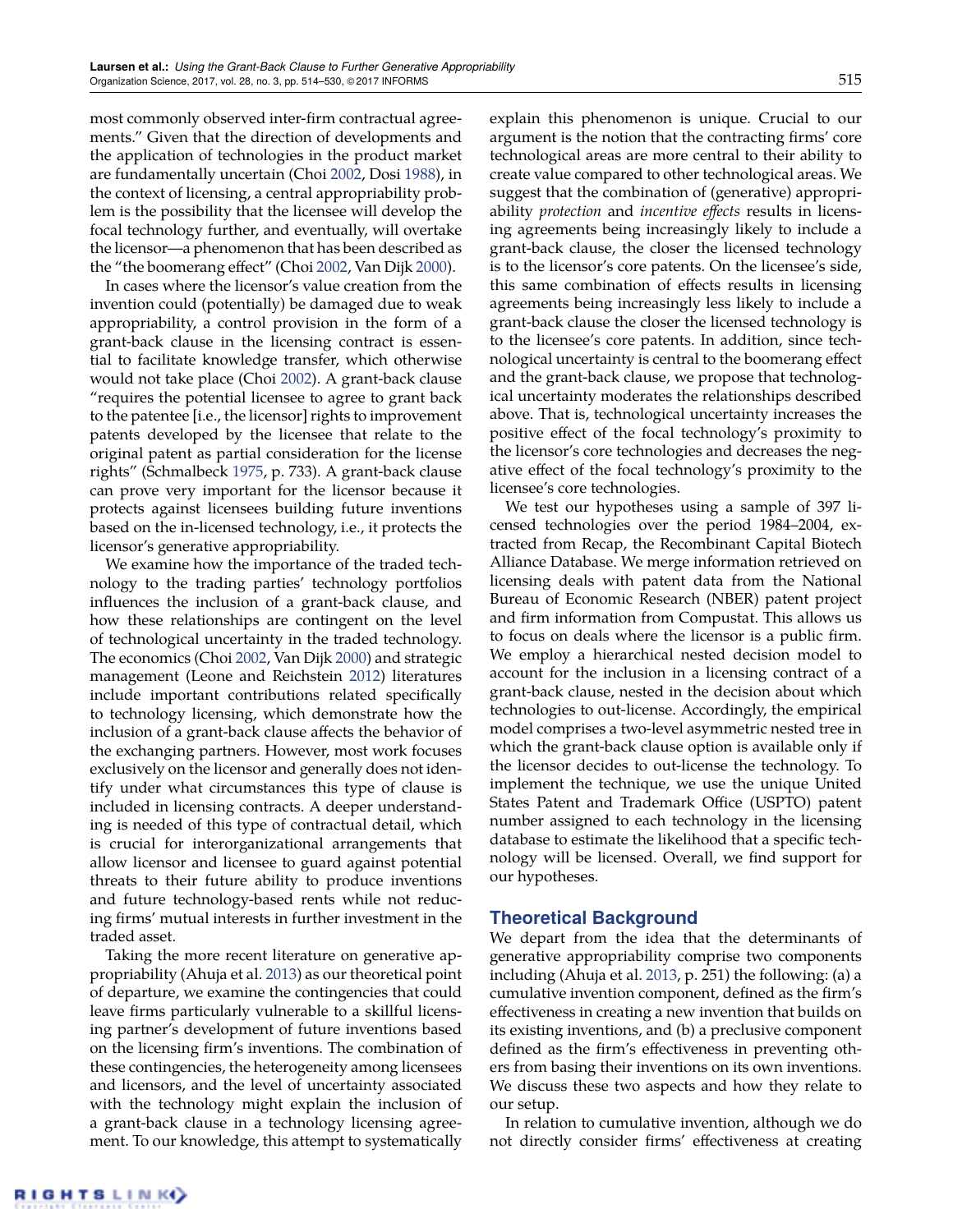new inventions, we focus on the involved parties' core technologies. Consistent with the innovation literature (see for instance, Patel and Pavitt [1997,](#page-17-13) Song et al. [2003\)](#page-17-14) we consider the types of technologies in which the firm has accumulated substantial technological experience to have become the core technologies of the firm. A given firm will have a portfolio of core and noncore technologies related to its activities. Our paper builds on the notion that the focal firm's core technologies are more important than other technologies for its generative appropriability, and thus the firm's sustainable long run value creation ability. We assume also that firms' appropriability is more important if it is related to future appropriation of returns from a core technology due to the level and importance of the technology (ceteris paribus) compared to technologies in which the firm has less experience. $<sup>1</sup>$  $<sup>1</sup>$  $<sup>1</sup>$ </sup>

<span id="page-3-0"></span>Core technologies are important in the context of appropriability in particular because firms' technological specialization profiles across domains are often path dependent (Cantwell and Fai [1999,](#page-16-17) Patel and Pavitt [1997\)](#page-17-13). This suggests that the firm's production of new knowledge is built on what it has learned in the past, in part because previous knowledge constrains current search for solutions and in part because knowledge raises questions that cause new searches (Breschi et al. [2003,](#page-16-18) Nelson and Winter [1982,](#page-17-15) Rosenberg [1976\)](#page-17-16). Ahuja et al. [\(2013,](#page-16-7) p. 263) note that the extent of a firm's prior experience in an inventive knowledge domain strongly affects the firm's subsequent invention success in that same domain. That knowledge is cumulative and path dependent implies that the firm's generative appropriability is particularly critical if it is related to the firm's core technologies, precisely because these technologies are very likely to form the basis for its future inventions. In other words, from the firm's point of view, the cumulative invention component of generative appropriability is likely to be based strongly on the firm's core technologies.

We posit that the grant-back clause can be seen as a type of preclusive condition driving appropriability. In line with the innovation literature, we assume that most technology has an important tacit component which makes it only partially codifiable (see, for instance, Pavitt [1988\)](#page-17-17), and also that innovation "is inherently uncertain, given the impossibility of predicting accurately the costs and performance of a new artifact, and the reaction of users to it" (Pavitt [2005,](#page-17-18) p. 88). These technology and innovation characteristics make it impossible to specify a complete contract to cover efficient and precisely defined knowledge transfer. The inability to specify a complete licensing contract introduces the possibility that the licensor's primary appropriability, and the preclusive component of its generative appropriability, might be eroded by a licensee's follow-on invention (Choi [2002\)](#page-16-15). In this context, a grant-back protects the licensor's

core technologies directly but may erode the cumulative invention component of generative appropriability linked to the licensee's core technologies. We describe these effects as (generative) *appropriability protection effects* arising from the inclusion or noninclusion of a grant-back clause.

If it is impossible (or too costly) to specify a complete contract that covers each of the trading partner's rights related to a particular asset, it might be optimal for the licensee to purchase those asset rights not defined explicitly in the contract (Aghion and Tirole [1994,](#page-16-19) Grossman and Hart [1986\)](#page-16-20). The ownership is endowed by the purchase of residual control rights and creates an incentive to invest in the asset. Thus, the grant-back clause shifts the residual rights of control over a future asset (improvements made to the licensed technology) to the licensor from the licensee, which in turn affects the incentives of both parties to invest in the asset in the future. We argue that these effects are particularly strong if the focal in-licensed technology is essential to the licensor or licensee. The shift in ownership gives rise to (generative) *appropriability incentive effects* from the inclusion in a technology licensing contract of a grant-back clause. The combined effects of appropriability *protection* and *incentive* provided by a grant-back clause, in conjunction with the proximity of a given licensed technology to the core expertise of the licensor or licensee, will determine the inclusion or not of a grant-back clause.

## **Hypotheses**

## **Licensors' Core Technologies**

The licensing literature generally does not consider licensing of core technologies because of the potential for reduced primary appropriability (see e.g., Caves et al. [1983\)](#page-16-21). However, firms will license out a core technology if this can be achieved without creating direct competition (for an overview, see Leone and Laursen [2011\)](#page-17-19). In such cases, the licensing contract is more likely to include a grant-back clause for two main reasons. First, a grant-back clause reduces the licensor's risks by inducing an appropriability protection effect. This allows the firm to benefit from primary (flowing from existing inventions) and generative appropriability related to its own inventions, even if future inventions are generated by the licensee. This is similar to the mechanism described in the literature on selective revealing (Alexy et al. [2013,](#page-16-8) Harhoff et al. [2003\)](#page-16-10) and knowledge spillover reabsorption (Alnuaimi and George [2016,](#page-16-22) Yang et al. [2010\)](#page-17-6), where the main motive for revealing is to encourage other organizations to invest in research and development (R&D) to appropriate generative returns at a later stage. This potential boomerang effect will be more severe for the licensor if a core technology is involved, since this represents a central part of the focal firm's technological experience. If the implied ability to produce value is lost through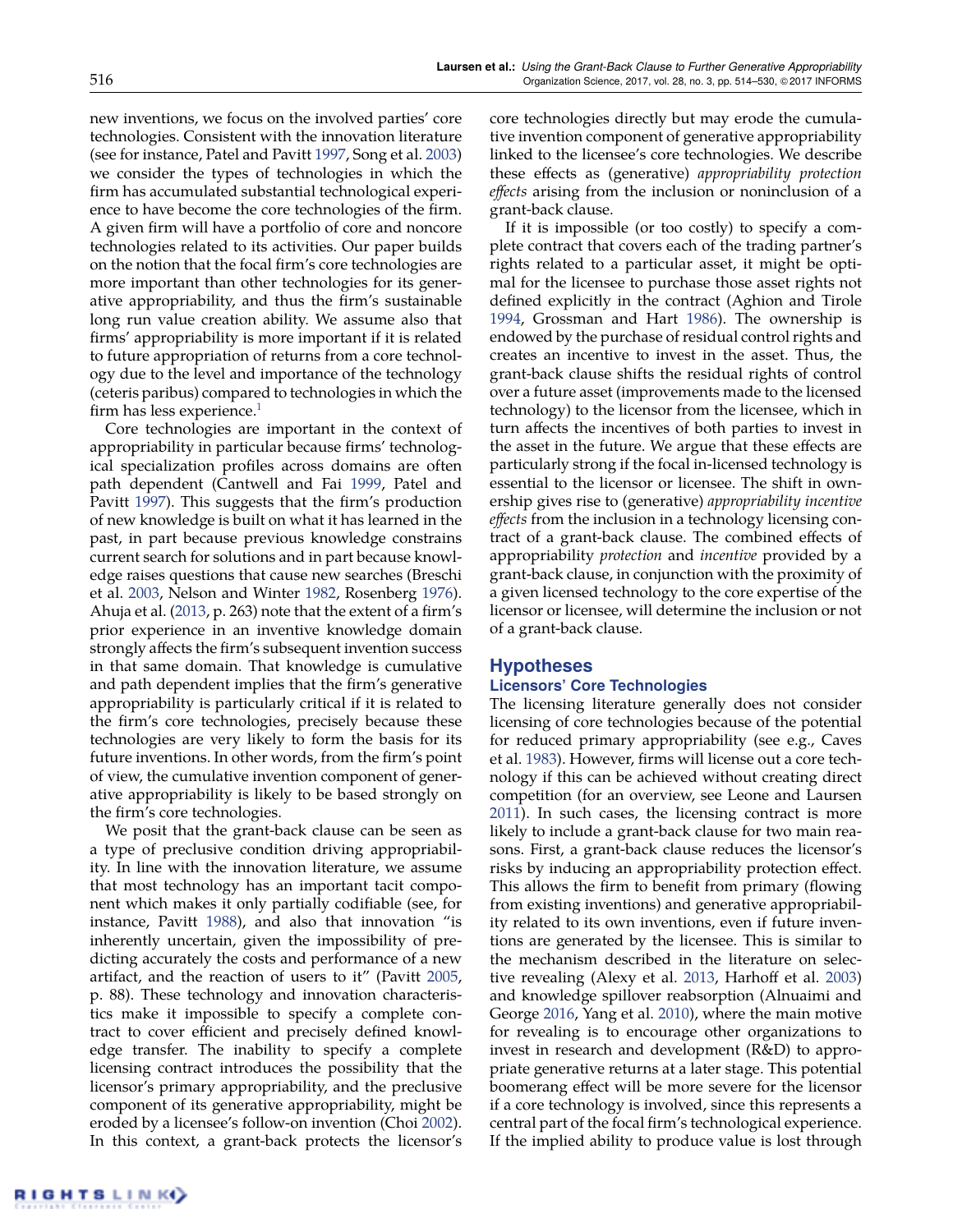the boomerang effect, the consequences for the licensor of eventual obsolescence of the core technology, combined with the lost ability to generate new inventions based on the previous one, can be severe. Market competition increases, new competitors emerge, and the possibility for the firm to build on its own inventions is reduced. From the licensee's perspective, although the inclusion of a grant-back clause may reduce the potential benefits from the investment, a license still ensures access to a promising technology. The potential gain from the technology could represent a firmspecific value for the licensee that exceeds the potential

loss incurred by the inclusion of a grant-back clause. Second, assigning greater residual rights of control to the licensor can induce an appropriability incentive effect by shifting the incentives for opportunistic and distorting behavior based on lower ex post returns to the licensee. As a result, the licensee will commit fewer resources to the development of the in-licensed technology because the potential for achieving generative appropriability will be reduced. Van Dijk [\(2000,](#page-17-10) p. 1433) states that "Future exchange clauses obviously weaken [the licensee's] incentives to improve current technology." In sum, for licensees, the potential rents derived from technology improvements are reduced because any advances achieved have to be transferred to the licensor. For the licensor, the risk of being overtaken by the licensee in a core technology is reduced by the inclusion of a grant-back clause, since this increases the chances of maintaining the primary appropriability advantages related to the core technology and obtaining stronger generative appropriability. In contrast, the licensor will have less interest in reducing the licensee's incentive to invest in noncore technologies, since these technologies have less potential to damage the licensor firm's primary and generative appropriability. We propose the following:

<span id="page-4-1"></span>**Hypothesis 1.** *Technology license agreements, ceteris paribus, are increasingly likely to include a grant-back clause the closer the licensed technology is to the core of the licensor's patent portfolio.*

#### **Licensees' Core Technologies**

There are many reasons why firms choose to inlicense technologies. In the standard licensing literature, potential licensees are attracted by rapid access to technologies that have been developed and proven in other competing arenas (Atuahene-Gima [1992,](#page-16-23) [1993\)](#page-16-24). In this literature, in-licensing is seen as a tactical response to a shortfall in internal R&D capabilities (Lowe and Taylor [1998\)](#page-17-20). However, in-licensing is considered also to be a mechanism that enables combinations of complementary internal and external knowledge (Choi [2002,](#page-16-15) Johnson [2002,](#page-16-25) Laursen et al. [2010,](#page-16-26) Leone and Reichstein [2012,](#page-17-12) Lowe and Taylor [1998\)](#page-17-20). According to Choi [\(2002,](#page-16-15) p. 807), "licensing of a new technology

serves as a stepping stone for further developments of the licensed technology."

If the licensed technology is closely related to the licensee's core patents, there are two reasons why the licensing agreement is less likely to contain a grant-back clause. The first refers to an appropriability protection effect. Given that the firm's core activities and technology portfolio underpin its ability to earn rents, potential licensees will be reluctant to engage in licensing deals if the contract dictates the sharing of the property rights on future inventions, and especially if the technology is close to the licensee's own core strengths. Given strong path-dependence in firm-level technological developments (see, Helfat [1994,](#page-16-27) Patel and Pavitt [1997\)](#page-17-13), it is most likely that the licensee also will depend on that technology (or a closely related one) for its generative appropriability. In this context, the preclusive element in the licensee's generative appropriability could be compromised if some of the property rights to the core technology were shared with the licensor through a grant-back clause. This might allow the licensor to become a future competitor. In this case, the licensee would likely abandon the deal or require the grant-back clause to be excluded. In contrast, if the in-licensed technology is mostly unrelated to the licensee's core technologies, the licensee will be less concerned about these potential problems and the inclusion of a grant-back clause in the licensing contract.

The second reason is related to the appropriability incentive effect and the degree of absorptive capacity needed to integrate the in-licensed technology (Laursen et al. [2010\)](#page-16-26). Cohen and Levinthal [\(1990,](#page-16-28) p. 128) argue that the firm's absorptive capacity is "largely a function of the level of prior related knowledge." This related prior knowledge allows "the firm to better understand and therefore evaluate the import of intermediate technological advances that provide signals to the eventual merit of a new technological development" (Cohen and Levinthal [1990,](#page-16-28) p. 136). If the licensee's core technologies are close to the in-licensed technology, it is likely that the licensee will be able to assimilate and exploit the knowledge contained in the in-licensed technology (for a similar logic applied to R&D-related strategic alliances, see Mowery et al. [1996\)](#page-17-21). Based on its prior knowledge, the licensee will be able to understand and use the externally acquired technology. However, in the case of an unfamiliar inlicensed technology, its integration into the licensee's activities and appropriation of the returns from integration will be difficult. In this case, a grant-back clause will create an incentive for the licensor to help the licensee to integrate and develop the new technology (Aghion and Tirole [1994,](#page-16-19) Leone and Reichstein [2012\)](#page-17-12). In the case of a proximate technology this cooperation will be redundant. We posit the following:

<span id="page-4-0"></span>**Hypothesis 2.** *Technology license agreements, ceteris paribus, are decreasingly likely to include a grant-back clause the*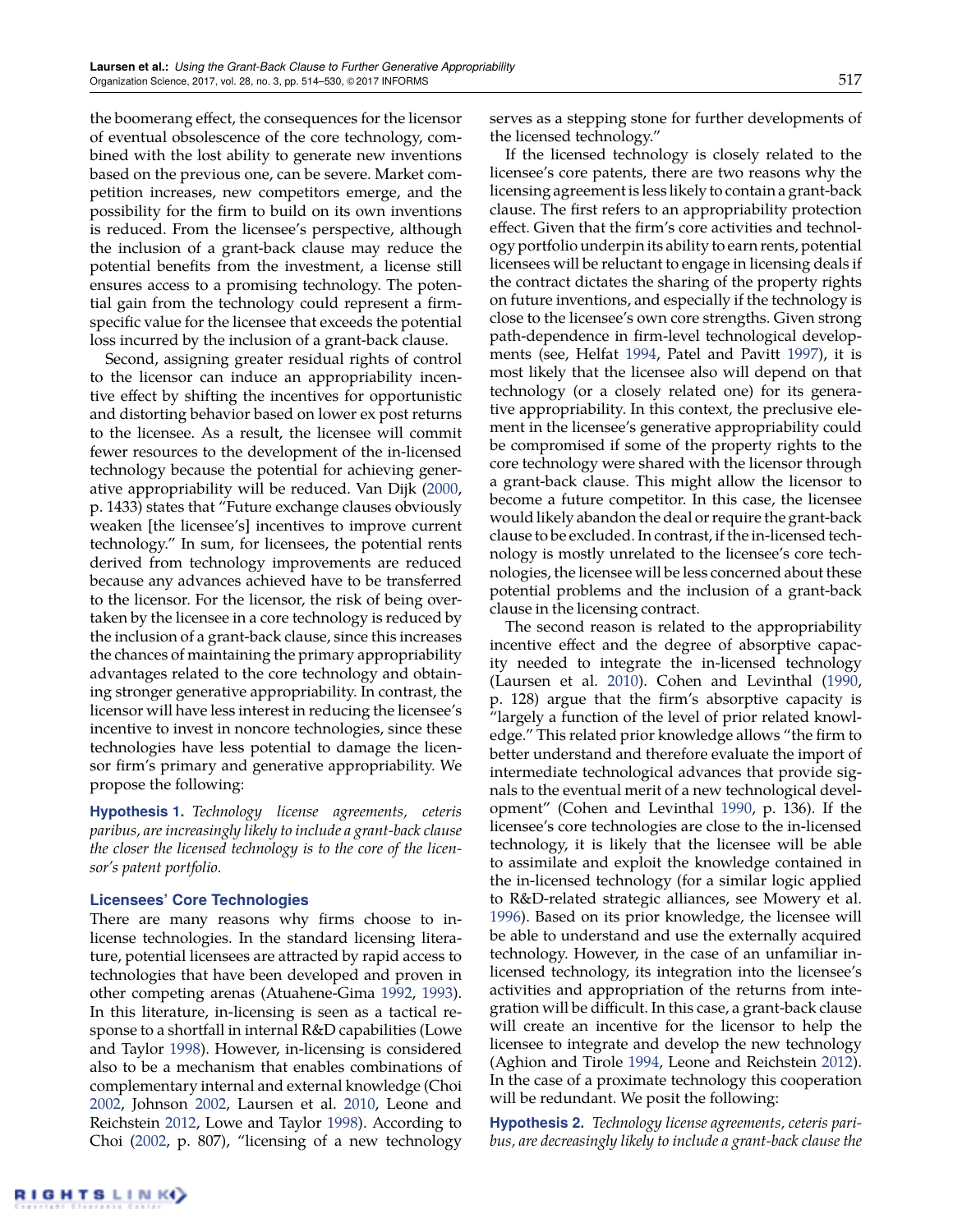*closer the licensed technology is to the core of the licensee's patent portfolio.*

## **The Moderating Effect of Uncertain Technology**

An important aspect affecting contract structure is the licensed technology's level of uncertainty. According to Ziedonis [\(2007,](#page-17-22) p. 1624), technological uncertainty is related to "the commercial potential of the patent [. . .] and is likely to be higher for technologies that are more 'basic' or more 'distant' from commercialization." It is more difficult to forecast the technical performance and feasibility of these types of technologies (Fleming and Sorenson [2004\)](#page-16-29). In line with this definition, our concept of technological uncertainty is intended to reflect the level of uncertainty related to future developments of the licensed technology and the consequent uncertain future application of the resulting invention. Here we posit that the effect of technological uncertainty on the inclusion of the grant-back clause is ambiguous, because the effect will be contingent on the closeness of the traded technology to the licensor's and licensee's core expertise.

In this respect, we argue that even in the case of a core technology if the licensee's potential developments are considered predictable and "safe," then a grant-back clause is likely to be considered unnecessary because of the much reduced risk of a boomerang effect. Similarly, a grant-back clause is likely to be considered unnecessary if the technology is uncertain and noncore, since the potential damage to the licensor from a boomerang effect is likely to be small. However, if the technology is related to the licensor's central area of expertise (a core technology), and future opportunities are uncertain, then there is potential for major damage to the licensor's generative appropriability. In this case, the appropriability protection effects and the incentive effects conveyed by the inclusion of a grant-back clause in the case of licensing out a core technology will be further enhanced by the additional appropriability protection effect provided by the grantback clause in the case of an uncertain technology. We hypothesize the following:

<span id="page-5-0"></span>**Hypothesis 3.** *Ceteris paribus, the positive relationship between the likelihood of a grant-back clause being included in a technology licensing agreement, and the closeness of the licensed technology to the core of the licensor's patent portfolio, increases with the level of uncertainty associated to the technology.*

We have argued that the inclusion of a grant-back clause is less likely if the licensed technology is close to the licensee's core technologies. However, in the case of both technological uncertainty and a technology that is close to the licensee's core technologies, we argue that the effect will weaken with an increase in technological uncertainty. The appropriability protection and incentive effects that make the grant-back

clause undesirable for the licensee in the case of a technology that is core to the licensee, is counterbalanced by the appropriability protection effect the grant-back clause confers on the licensor in these circumstances. In the case of an uncertain technology, predicting the eventual importance of the technology for the licensor's generative appropriability, and predicting where future technology-based competition might emerge, will be even more difficult. In this case licensors are likely to hesitate before licensing out a technology to a licensee with potentially strong ability to absorb and further develop the technology, based on experience with similar technology (Cohen and Levinthal [1990,](#page-16-28) Mowery et al. [1996\)](#page-17-21). Again, in this case, the licensee firm potentially could achieve generative appropriability based on the in-licensed technology, regardless of its importance to the licensor. Future competition could emerge from improvements to the out-licensed technology given its uncertain direction and application. This potential competition might lead to fewer licensing deals because the inclusion of a grant-back clause would not be in the interests of the licensee (Hypothesis [2\)](#page-4-0). However, if a deal potentially creates high firm-specific value for the licensee, then the deal will likely be concluded although the licensor will be more likely to insist on the inclusion of a grant-back clause in the contract. Uncertain and potentially pathbreaking technologies ultimately might be very valuable to the licensee, especially in the case of firms with high absorptive capacity (Ziedonis [2007\)](#page-17-22), i.e., licensees whose core technologies are close to the in-licensed technology. In these circumstances, the licensee will be more likely to accept an otherwise undesirable grantback clause. Accordingly, we conjecture the following:

<span id="page-5-1"></span>**Hypothesis 4.** *Ceteris paribus, the negative relationship between the likelihood of a grant-back clause being included in a technology licensing agreement, and the closeness of the licensed technology to the core of the licensee's patent portfolio, reduces with the level of uncertainty associated to the technology.*

## **Data and Method Data**

The study exploits multiple data sources. First, it uses information on U.S. pharmaceutical industry technology licensing contracts drawn from the Recap database. Recap data are used extensively in the licensing literature making this study comparable and integral to other work in this area (e.g., Ceccagnoli et al. [2010,](#page-16-30) [2014;](#page-16-31) Hess and Rothaermel [2011;](#page-16-32) Schilling [2009\)](#page-17-23). These data provide information on original deals, inspection, and cross checking of contracts, and detailed and precise information on the technology, the contracting parties, and the contractual specifications. Recap includes several types of contractual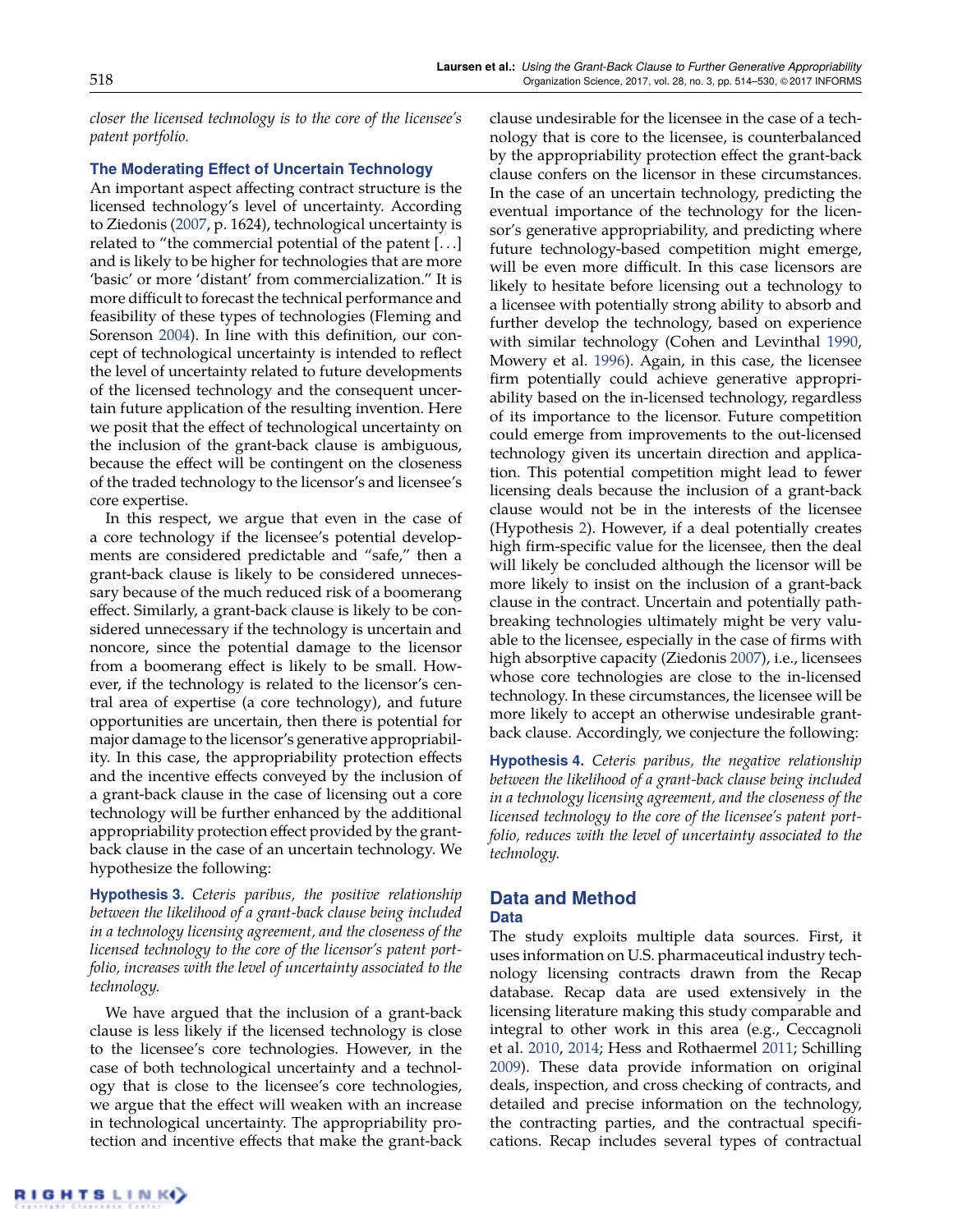arrangements (e.g., research alliances, joint ventures). The present study considers only technology licensing contracts and specifically those involving the transfer of inventions registered with the USPTO. Technology licenses that involve universities are excluded. University incentive structures differ substantially from businesses, and these licenses may have different underlying determinants. Contract renewals also are excluded, since they often involve only minor revisions to existing contracts. Their inclusion would result in double-counting of specific agreements and could create econometric complications to little or no benefit. Subcontracts are also excluded, since given that the licensor is not the original developer of the technology being transferred, subcontracting generally differs from regular contracting. Finally, we exclude contracts that for confidentiality reasons do not disclose the transferred technology. Information on the technology is required to calculate the key variables. We investigated the degree to which these omitted contracts are more or less inclined to include a grant-back clause and found no particular bias in either direction. Therefore, it is unlikely these exclusion criteria affect the study. Based on these restrictions, we obtained an initial sample of 858 licensed technologies.

Company name, address, and industry affiliation extracted from Recap were used to identify those licensing contracts where the licensor was a public firm listed on Compustat. Restricting the analysis to public firms ensures consistent financial information over different time periods, and restricting the study to firms listed on Compustat reduces the chances of missing (unreported) licensing activities. Recap is compiled based on press releases, Securities and Exchange Commission contracts, analysts' reports, clinical trials, and requests under the Freedom of Information Act, which provides extensive coverage of the activities of large pharmaceutical firms. Compustat listed firms are significantly more likely than small biotech companies to reveal their licensing activities; thus, our focus reduces concern over unreported contracts. The financial information extracted from Compustat was used to compute some of the explanatory variables for licensor characteristics. We excluded 369 technologies licensed-out by a licensor but not listed on Compustat. This left a sample of 489 technologies.[2](#page-15-1)

<span id="page-6-0"></span>Licensors and licensees were identified using USPTO data. This information allows us to extract patents granted to firms and is used to compute licensors' and licensees' technological profiles before the licensing event. We used data on patent applications five years prior to a licensing contract. Not all firms use patenting as a means of appropriation, which means some firms' technological profiles are unobserved and not included in our analysis. However, since patenting is often a necessary condition for technology licensing, our analysis captures the majority of firms that consider licensing a potential tactical or strategic activity. Previous studies show a connection between patenting behavior and licensing activity, suggesting that "the presence of a patent is almost essential for licensing" (Arora and Ceccagnoli [2006,](#page-16-33) p. 294). Arora and Ceccagnoli show that less than 10% of licensors do not patent. In addition, using only patented inventions to compare licensed versus nonlicensed technologies ensures analytical consistency. We lost 64 observations since not all licensees (51) and licensors (13) had submitted a patent application during the five years prior to the licensing activity. This reduced the number of technologies available for scrutiny to 425. However, the results are comparable to other studies of the markets for technology (see e.g., Parrotta and Pozzoli [2012,](#page-17-24) Ziedonis [2007\)](#page-17-22).

Finally, the seven-digit USPTO patent numbers were used to connect individual licensed technologies with the corresponding patent listed in the Harvard Patent Network Dataverse, which includes all USPTO patents granted between 1975 and 2010. This database contains important information on the nature of the backward citations in each patent, the date of public disclosure by the patentee of the licensed technology, and the technology class to which the USPTO assigned the patent. We use Dataverse to calculate uncertainty, age, radicalness, and scope of the licensed technologies. Linking these four databases produced a final sample of 397 *unique* technologies (patents) licensed out by 81 different licensors, and licensed in by 117 different licensees. Only 17 of the contracts have the same licensee-licensor combinations. The 397 technologies refer to 253 licensing contracts.

The combination of multiple data sources allows empirical testing of the effect of firm and technology specific characteristics on contracting behavior. This empirical setting avoids potential bias inherent in using the same data source to compute the dependent and the independent variables. In our case, the dependent variable is based on licensing data (Recap), and the key independent variables are based on patent data. The control variables include variables extracted *grant-back clause* from licensing deal data (Recap), U.S. patent data, and from Compustat.

#### **Dependent Variable**

The dependent variable is a dummy for whether or not the contract attached to the transfer of a technology includes a *grant-back clause*. We scrutinized the contracts for indications of a grant-back clause. Some contracts refer explicitly to a grant-back clause; others indicate that the licensor has the rights to any improvements to the licensed technology by the licensee. We interpret both descriptions as expressing contractual agreement to a grant-back clause. The dependent variable takes the value 0 for a licensed technology without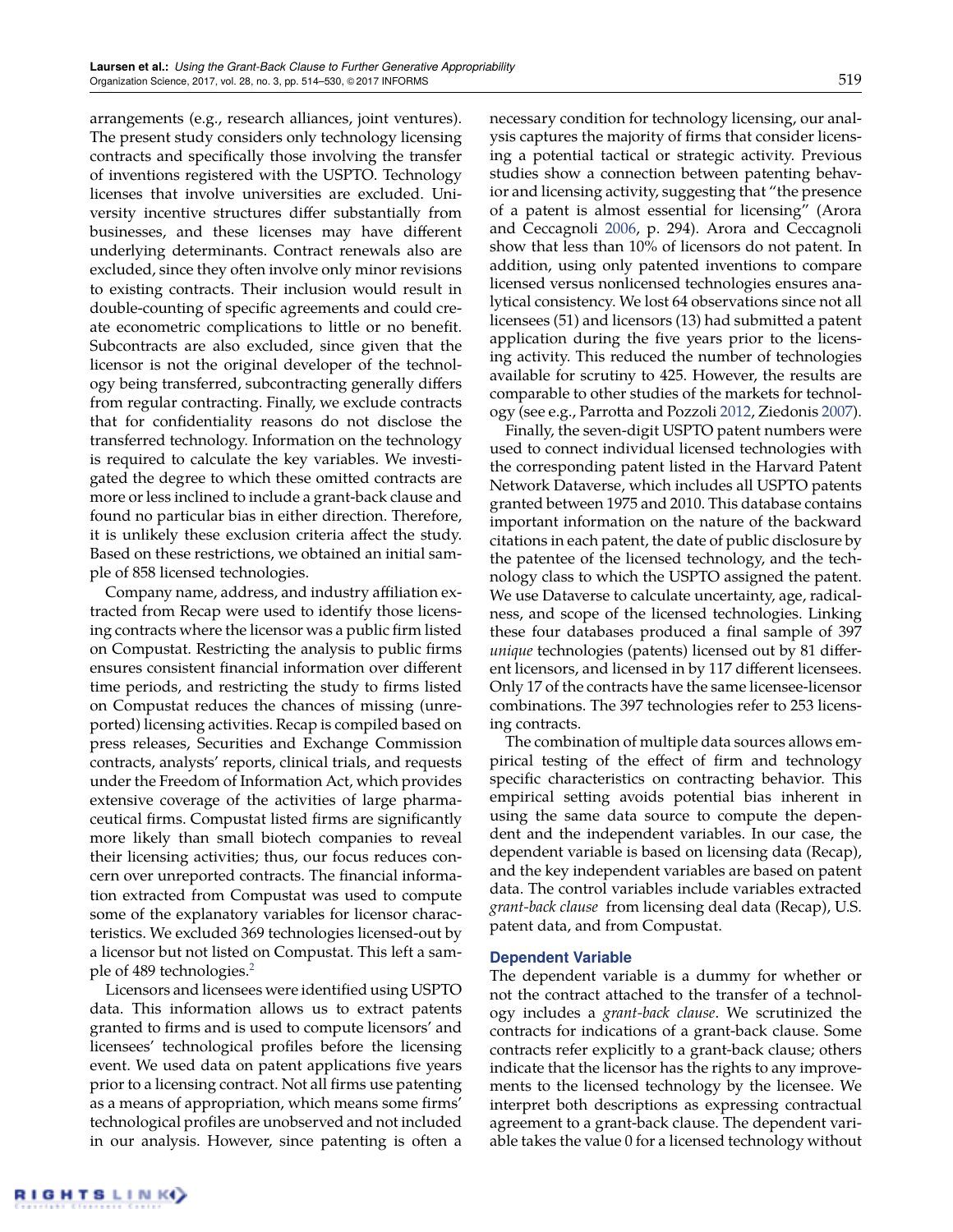the grant-back clause, and 1 for a licensed technology with the grant-back clause.

## **Independent Variables**

*Core Technology.* This variable is measured as the firm's patenting activity prior to the licensing agreement operationalized as the *focal index* proposed by Ziedonis [\(2007\)](#page-17-22), which captures the degree of correspondence between the firm's core technologies and the licensed technology. Higher values indicate closer proximity of the licensed technology to the licensor's or licensee's core patent portfolio. The measure is computed as follows:

$$
\text{Licensor/Licensee core technology} = \left[ \frac{\left( \sum_{t=6}^{t} \sum_{j} \tilde{C}_{i} \cdot \rho_{i} \right)_{c}}{\left( \sum_{t=6}^{t} \sum_{j} \tilde{C}_{i} \cdot \rho_{i} \right)} \right],
$$

where *t* represents the date the license agreement became effective,  $(\sum_{t=6}^{t} \sum_{j} \tilde{C}_i \cdot \rho_i)_c$  is the citationweighted sum of firm *i*'s patents applied for within six years of the date of the license agreement *t* and which belongs to the same primary patent class *c* as the licensed technology, and  $(\sum_{t=6}^{t} \sum_{j}^{t} \tilde{C}_{i} \cdot \rho_{i})$  is the sum of all citation-weighted patents issued to the firm *j* applied for by date *t*. The use of weighted citations allows us to capture the relative importance of each patent in the firm's portfolio (Griliches [1990\)](#page-16-34). The index is calculated separately for licensors and licensees. It ranges between 0 and 1, where 1 indicates that the technology is a core technology and that there is complete correspondence between the primary patent class of the licensed technology and the focal firm's technologies.

*Technological Uncertainty.* In line with the theory section, we use the underlying knowledge used to create the focal licensed technology to measure technological uncertainty. Recombining several "newly created" or recent bodies of knowledge within a technology is considered a proxy for greater uncertainty concerning the technology's development and trajectory compared to proven bundles of technologies/knowledge. This is in line with the idea that uncertainty is related to generative appropriability. Technological uncertainty is computed using the age of the backward citations in the licensed patents in our sample. We calculate the average age in months for all the backward citations in each of the patents in our sample, based on the date of application of the backward citation, and the date of the focal patent application. This is in line with prior studies investigating the uncertainty of technological trajectories. It has been used to capture temporal exploration, and the effect of "recency" in relation to new knowledge recombinations (Nerkar [2003,](#page-17-25) p. 214), and to define *emerging technologies* and distinguish between firms working primarily with old technologies, and

firms working on the development of up to date technologies (Ahuja and Lampert [2001,](#page-16-35) p. 533). The rationale is that the more recent the knowledge used to create a new technology, the greater the related uncertainty. The opposite should hold also; i.e., that a new technology which is developed based on knowledge that has been available and in use for a long time should present a less uncertain future trajectory. To capture the effect of higher uncertainty, we invert this variable by multiplying by (−1) the average age of the backward citations in the focal patent.

### **Control Variables**

*Royalty Rate.* The inclusion of royalty payments in the remuneration structure of licensing contracts gives the licensor a greater incentive to commit to transferring the knowledge required by the licensee to fully exploit the licensed-in technology. We control for a contractually specified fixed royalty rate that the licensee must pay to the licensor.[3](#page-15-2)

<span id="page-7-0"></span>*Exclusivity***.** Another important contractual condition is exclusivity. The inclusion of an exclusivity clause in a licensing contract implies that the licensor agrees to work with only one licensee, preventing other firms from acquiring the same technology (Somaya et al. [2011\)](#page-17-5). An exclusivity clause has implications for both parties. For the licensee it provides an incentive to commit more resources and engage actively in exploiting the licensed technology. For the licensor it is a contractual mechanism to ensure commercial success from the deal. Given the value creation possibilities associated with this clause, we expect that the grant-back clause is more likely to be used in exclusive licensing contracts.

*Downstream Assets.* The decision to license out a technology is affected strongly by the licensor's product market complementary assets (Fosfuri [2006\)](#page-16-12). To control for the effect of the licensor's downstream assets on the likelihood of the contract including a grant-back clause, we use the licensor's advertising/promotional costs (radio, television, print media) in the given year. While in the markets for technology, downstream assets have been shown to be associated negatively to licensing rates, we expect them to have a different effect on the inclusion of a grant-back clause. Having decided to license out a technology, possession of downstream market assets should make the licensor less concerned about its technology being overtaken by the licensee.

*Licensee Size.* To account for the effect of the licensees' characteristics on the likelihood of a licensing contract including a grant-back clause, we control for licensee's size using the total number of patents filed by the licensee in the years prior to the licensing deal.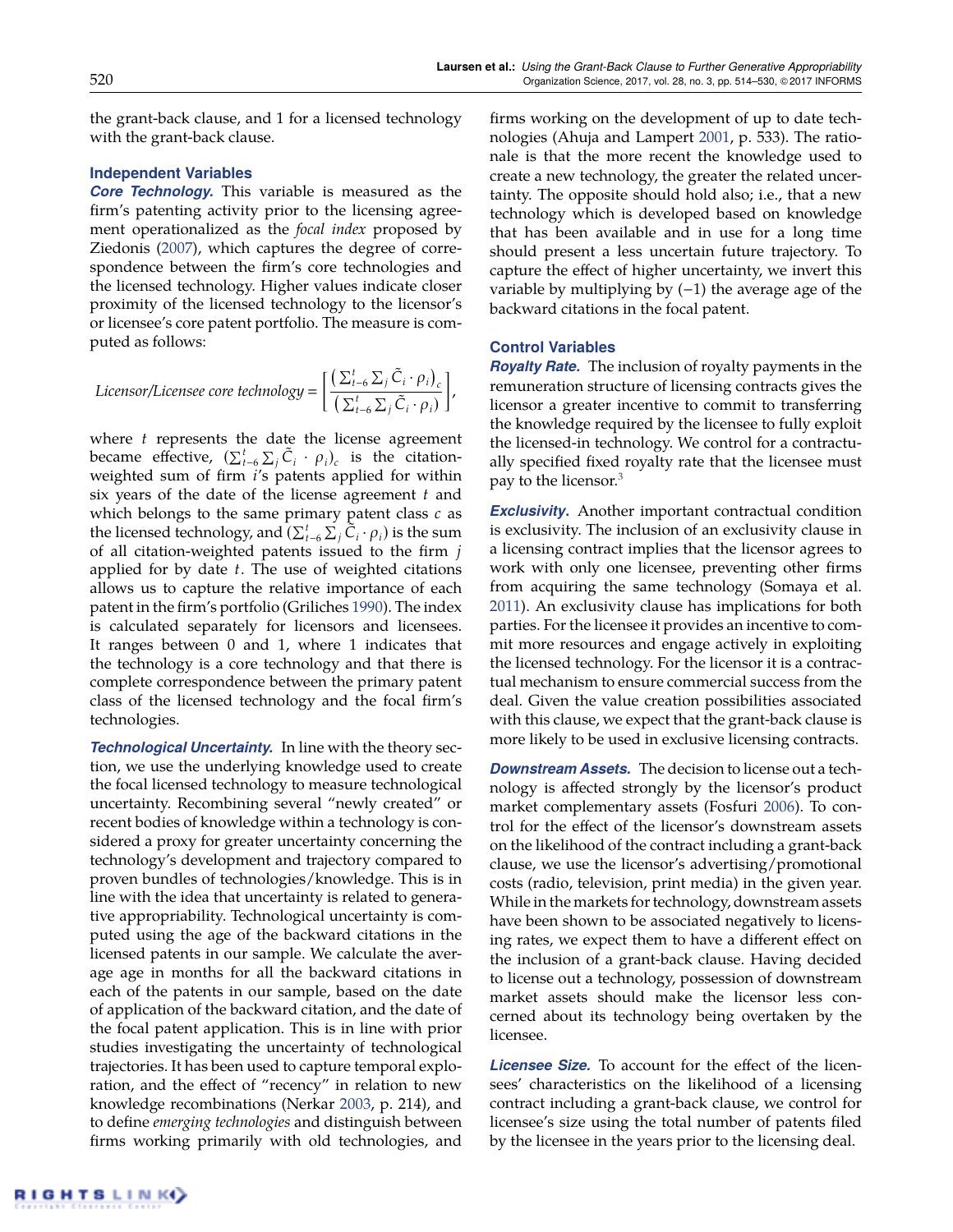*Technological Overlap.* The decision to include a grant-back clause might be affected also by the extent to which the licensor and licensee build on the same technological fields. We use the measure proposed by Jaffe [\(1986\)](#page-16-36), which indicates the technological positions of firm *A* relative to firm *B* in terms of the technology classes in which they have patented. This measure takes values between 0 and 1, with higher scores indicating a higher degree of overlap between the firms.

*Same Sector.* Based on industry and firm information extracted from Recap, we compute a dummy variable that takes the value 1 if licensor and licensee operate in the same sector (biotech, pharma, medical) and 0 otherwise. In line with previous studies (Choi [2002,](#page-16-15) Fosfuri [2006\)](#page-16-12), we expect this variable to have a positive effect on the likelihood of a grant-back clause in the licensing contract.

*Technological Superiority.* The likelihood of a grantback clause in a technology licensing contract may be associated with the licensee's and licensor's relative technological capabilities. Technologically superior licensors will have fewer incentives to include a grant-back clause, given that the recipient firm is unlikely to develop the technology at a rate or in a direction that would threaten the licensor in the technology or product markets. The licensor's technological superiority is measured as the difference between the logarithm of the licensor's and licensee's patent stock accumulated over the eight years prior to the licensing year. Positive values indicate that the licensor is technologically superior.

*Patent Value.* Following the convention in patent studies (Lahiri [2010,](#page-16-37) Trajtenberg [1990,](#page-17-26) Yang et al. [2010,](#page-17-6) Ziedonis [2007\)](#page-17-22), we proxy the economic value of a technology with a time invariant measure of the total number of forward citations received by a patent from its date of publication to 2006, the latest year available in the NBER patent database at the time of the study. Patent value may introduce heterogeneity in the decision to enter the technology market.

*Technology Radicalness.* The radicalness of the technology is measured following Rosenkopf and Nerkar [\(1999\)](#page-17-27) and is based on the total count of different threedigit level International Patent Classification (IPC) categories related to the patents cited by the patent for the focal technology, excluding the class of the focal patent. Backward citations referring to IPC classes other than its own indicate that the invention builds on several different technological fields (Shane [2001\)](#page-17-28).

**Technology Scope.** Technology scope refers to the applicability of the technology, which may indicate the potential for further development, and may increase the licensor's incentive to include a grant-back clause in a licensing contract with another firm. We use the measure for scope proposed in Lerner [\(1994\)](#page-17-29) that considers the number of IPCs that the USPTO assigns to a patent as an indication of the breadth of its technology base and intellectual property protection.

*Technology Age.* The age of the technology can influence the licensor's decision to commercialize it by exploiting it or licensing it out. Studies suggest that licensors are less likely to license out technologies that might undermine their competitive position in the industry (see e.g., Leone and Reichstein [2012\)](#page-17-12). Therefore, firms will be less likely to commercialize more recent inventions, given that these technologies supposedly are at the technological frontier in terms of their inventive activities.

*Licensor Technological Specialization.* The firm's level of technological specialization is likely to affect the way it operates in the markets for technology: narrower technological scope renders the firm more susceptible to rent dissipation when licensing core technologies. Therefore, we include a measure of technological specialization by calculating the Herfindahl index for the number of patents in firm *i*'s patent portfolio, accumulated during the seven years before the license agreement. We operationalize this measure as follows:

*Licensor technological specialization* = 
$$
1 - \sum_{j=1}^{N_{jit}} \left(\frac{N_{jit}}{N_{it}}\right)^2
$$
,

where  $N_{it}$  represents the total number of patents granted to the licensor in the previous seven years, and *Njit* is the number of patents assigned to the technology class *j* among the licensor's total patents in the same period. The final measure is calculated by subtracting 1 from the value reflecting the concentration of patent classes across different technology domains.

*Licensor Market Diversification.* We control for the number of different markets in which the licensor operates by counting the number of different standard industry classification (SIC) codes reported in the Compustat database at year *t*.

*Licensor Size.* We control for firm size using the logarithm of total number of employees in a given year.

*Firm Slack.* The availability of slack resources can affect innovation novelty (Nohria and Gulati [1996\)](#page-17-30). Given that the firm's ability to introduce highly novel innovations might affect the firm's licensing decision, we control for licensor *i*'s slack, using the ratio of current assets to current liabilities in year *t*.

*R&D Intensity.* Relative R&D expenditure can affect technology licensing decisions. R&D intensive firms are likely to be less dependent on specific technologies, while less R&D intensive firms will likely have fewer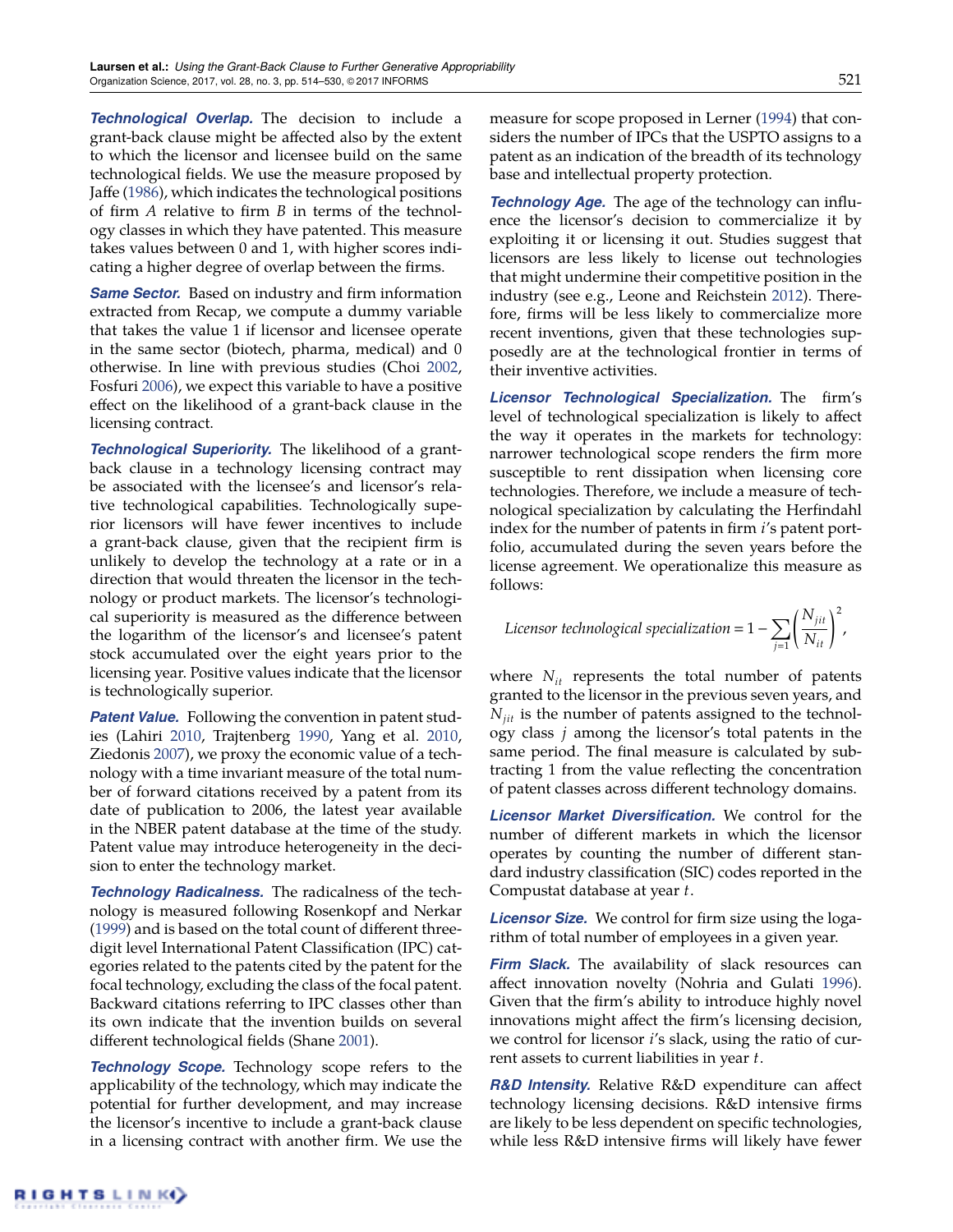technological opportunities (Dosi et al. [2006\)](#page-16-38). Heavy investors in R&D are more likely to pursue technologybased strategies which do not include traditional commercialization, and to depend on intellectual property exchanges. R&D intensity is measured as the firm *i*'s total of R&D investment divided by its sales in year *t*.

*Sales Changes.* Licensors that experience decreased sales may be under pressure to generate short-term revenue by licensing their more valuable technologies (Katz and Shapiro [1986\)](#page-16-39). The percentage change in the licensor's sales in the licensing years *t* to *t* −1 is used to control for a licensing decision motivated by financial pressure.

*Product Market Competition.* To control for the effect of increased product market competition on the licensor's decision to license out, we use a Herfindahl index calculated on firm sales data. We exploit financial information from Compustat to identify firms operating in the same primary four-digit SIC code in a given year *t*. This takes account of the sales of all firms operating in the same industry, regardless of whether they are in our licensing sample. The index is calculated as follows:

Product market competition 
$$
j = 1 - \sum_{i=1}^{I} S_{ij}^2
$$
,

where *Sij* is the market share of firm *i* in industry *j*. We perform the above calculations for each year and each industry, and attach the resulting measure to the licensors. This measure has been used in previous studies (e.g., Hou and Robinson [2006,](#page-16-40) Lang and Stulz [1992\)](#page-16-41) to measure the effect of product market competition on several dimensions of firm behavior. Also, licensing propensity varies across years and industry segments. To account for these effects, we include sector and period dummy variables.

#### **Econometric Analysis and Model Choice**

The dependent variable is a dummy representing whether the technology licensing contract included a grant-back clause. However, the grant-back clause cannot be considered independent of the likelihood that the technology is licensed-out. The two decisions are intertwined, producing binary independence between whether to license out a technology and whether to use a grant-back clause. Thus, we extracted all patents applied for by the licensor in the same year as the technology was licensed. We identified a total of 2,669 technologies of which 2,272 (approx. 85%) were not identified in Recap as being licensed out during the period 1984–2004. Among the 397 (approx. 15%) licensed technologies, 66 (just over 2%) were subject to a grant-back clause, and as a result, only 17% of our technology licensing contracts contain a grant-back clause.

We model the two binary variables as codependent, which allows us to test the hypotheses directly. We apply a hierarchical nested logit specification to model the likelihood that a grant-back clause will be included in the licensing contract. This type of specification splits the categorical values into "nests" of mutually dependent decisions (Manski and McFadden [1981\)](#page-17-31) and enables joint estimation of the impacts of firm and technology characteristics on the licensing decision, and the decision to include a grant-back clause. We apply a two-level nested logit model with random utility maximization, and full information maximumlikelihood estimation. For similar nested logit model applications, see for instance Drucker and Puri [\(2005\)](#page-16-42) and Ziedonis [\(2007\)](#page-17-22).

Figure [1](#page-10-0) shows that the nest splits the sample across the three levels of the dependent categorical variable, creating an asymmetric tree structure. The first nest utilizes all USPTO patents granted to the licensor in the *same year* as the licensed technology, based on the assumption that they are included in the portfolio of technologies that the licensor potentially could offer on the technology market. To restrict the number of observations in the category *nonlicensed technology* to those technologies produced in the same period as the licensed technology, we focus on the patents produced in the same year by the same licensor. By including only patents produced in the same year we avoid concern that the first nest might be affected by changes to the firm's licensing strategy over time. The second nest includes *only* observations that have been licensed. The likelihood of the technology being licensed is estimated in the first nest; the likelihood that the technology license will include a grant-back clause is considered in the second nest.

We investigate whether our assumption about binary dependence is justified by running a multinomial logistic regression on a three-level categorical variable (not licensed, licensed without grant-back, licensed with grant-back), and apply the Brant test which considers whether our assumption of independent irrelevant alternatives (IIA) is violated. We find strong evidence of violation of the IIA assumption when applying multinomial logit estimation, thus justifying the use of the nested logit specification.

## **Results**

### **Descriptive Statistics and Correlations**

Table [1](#page-10-1) reports the mean, standard deviation, and minimum and maximum values of the variables and the sample; since nonlicensed technologies are not related to a contract those statistics refer only to the observations in the second nest of our model. The mean values are 0.51 for Licensor core technology and 0.09 for Licensee core technology. These statistics are in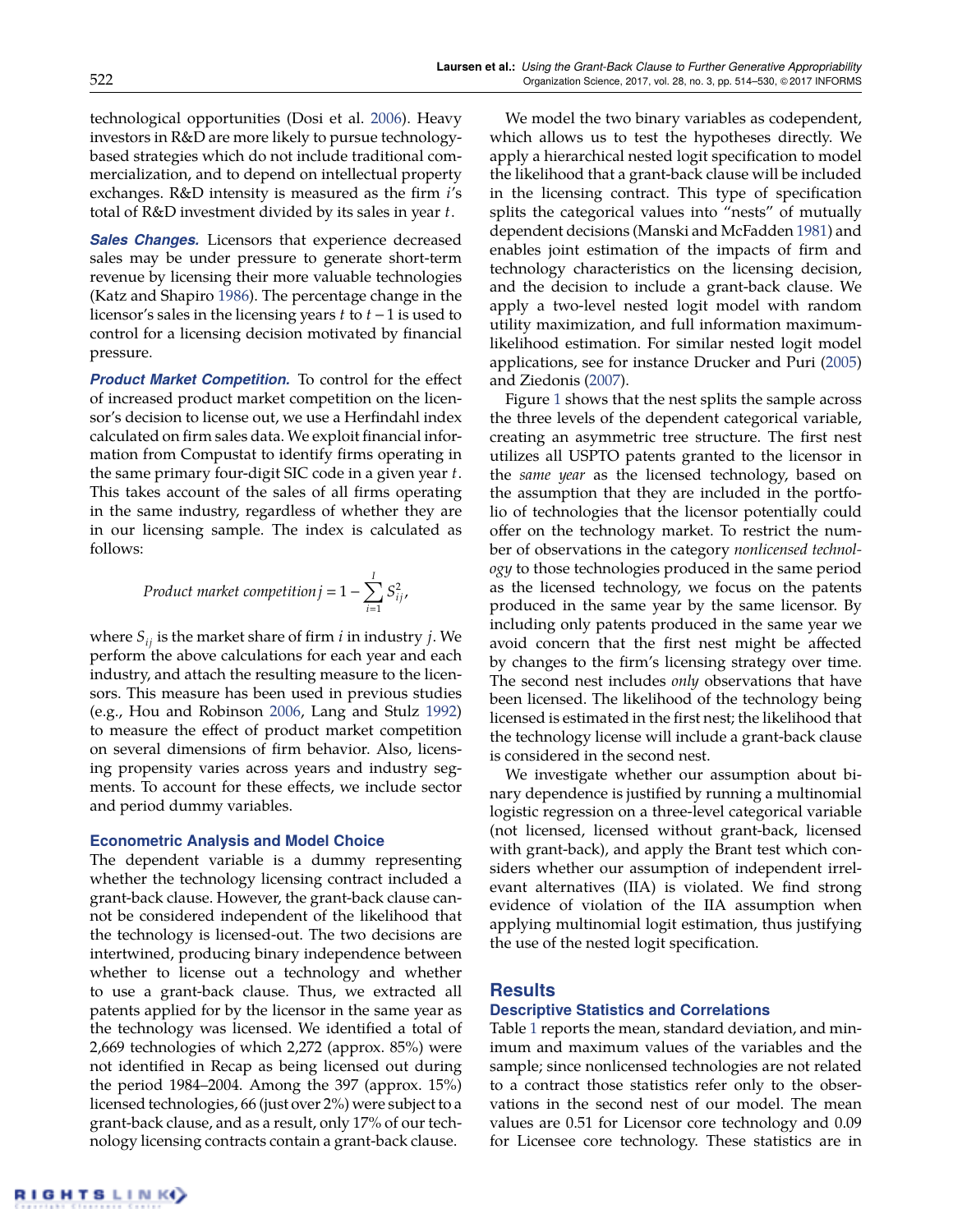#### **Figure 1.** The Hierarchical Nested Tree Structure

<span id="page-10-0"></span>

line with our expectations since the licensed technologies are more likely to be embedded in the licensors' than in the licensee's main technological activities. The variable technological uncertainty presents a mean of −131.37. Given that this variable is measured in months, this value corresponds to an average age of 11 years for the backward citations in the patents in our sample.

To investigate the nature of the grant-back clause further, we consider its use by different licensors and

<span id="page-10-1"></span>**Table 1.** Descriptive Statistics for the Contracts in the Sample  $(N = 397)$ 

| Variable                              | Mean      | S.D.   | Min               | Max          |
|---------------------------------------|-----------|--------|-------------------|--------------|
| Grant-back clause                     | 0.17      | 0.36   | 0                 | 1            |
| Licensor core technology              | 0.51      | 0.34   | $\Omega$          | 1            |
| Licensee core technology              | 0.09      | 0.21   | 0                 | 1            |
| Technological uncertainty             | $-131.37$ |        | $119.55 - 315.66$ | $-1$         |
| Royalty rate                          | 6.29      | 8.33   | 0                 | 50           |
| Exclusivity                           | 0.73      | 0.45   | 0                 | 1            |
| Downstream assets                     | 60.2      | 309.49 | 0                 | 3,399        |
| Licensee size                         | 556.18    | 961.96 | 2                 | 4,473        |
| Technological overlap                 | 0.33      | 0.34   | $\Omega$          | 1            |
| Same sector                           | 0.41      | 0.49   | 0                 | 1            |
| Technological superiority             | 0.27      | 3.77   | $-7.15$           | 7.17         |
| Patent value                          | 42.26     | 115.69 | $\theta$          | 1,555        |
| Technology radicalness                | 2.46      | 2.83   | 0                 | 18           |
| Technology scope                      | 2.44      | 1.55   | 1                 | 17           |
| Technology age                        | 5         | 3.49   | $\Omega$          | 19           |
| Licensor technological specialization | 0.41      | 0.2    | 0.08              | 1            |
| Licensor market diversification       | 2.96      | 3.74   | 1                 | 34           |
| Licensor size                         | 5.79      | 2.37   | 1                 | 11.49        |
| Firm slack                            | 7.02      | 37.48  | 154.77            | 526.85       |
| R&D intensity                         | 113.21    | 135.54 |                   | 0.01 1,001.4 |
| Sales change                          | 3.19      | 18.28  | 0.01              | 343.32       |
| Product market competition            | 0.79      | 0.21   | 0.21              | 0.95         |

licensees. The data show that approximately 40% of the 81 licensors and 27% of the 117 licensees considered licensed at least one technology under a contract with a grant-back clause. Combined with the fact that only 17% of the technologies are licensed under contracts with a grant-back clause, these results indicate that among our sample, inclusion of a grant-back clause is not restricted to a small group of firms and is not standard practice among a select group. We interpret this as a first indication that grant-back clauses are included only in particular circumstances.

Table [2](#page-11-0) reports the Pearson correlation coefficients for the variables considered in the analysis  $(N = 2,669)$ . None of the correlations raise concerns about multicollinearity in the regression analysis. This is confirmed by a variance inflation factor (VIF) analysis. The maximum VIF for any of the independent variables is 3.84 (mean VIF  $= 1.86$ ).

#### **Regression Results**

Table [3](#page-12-0) summarizes the results of the regression analysis. Model I reports the results considering only the controls and the direct effect of technological uncertainty; Models II–V introduce the explanatory variables and their interactions sequentially. The regressions provide support for Hypothesis [1](#page-4-1) that the closer the technology to the licensor's core technological areas the more likely the contract will include a grantback clause. Hypothesis [2](#page-4-0) is supported across the models, with the coefficient of licensee core technology stable and statistically significant. We find support also for Hypotheses [3](#page-5-0) and [4](#page-5-1) on the moderating effects of technological uncertainty on the main relationships referred to in Hypotheses [1](#page-4-1) and [2.](#page-4-0) We find evidence that increasing levels of uncertainty strengthen the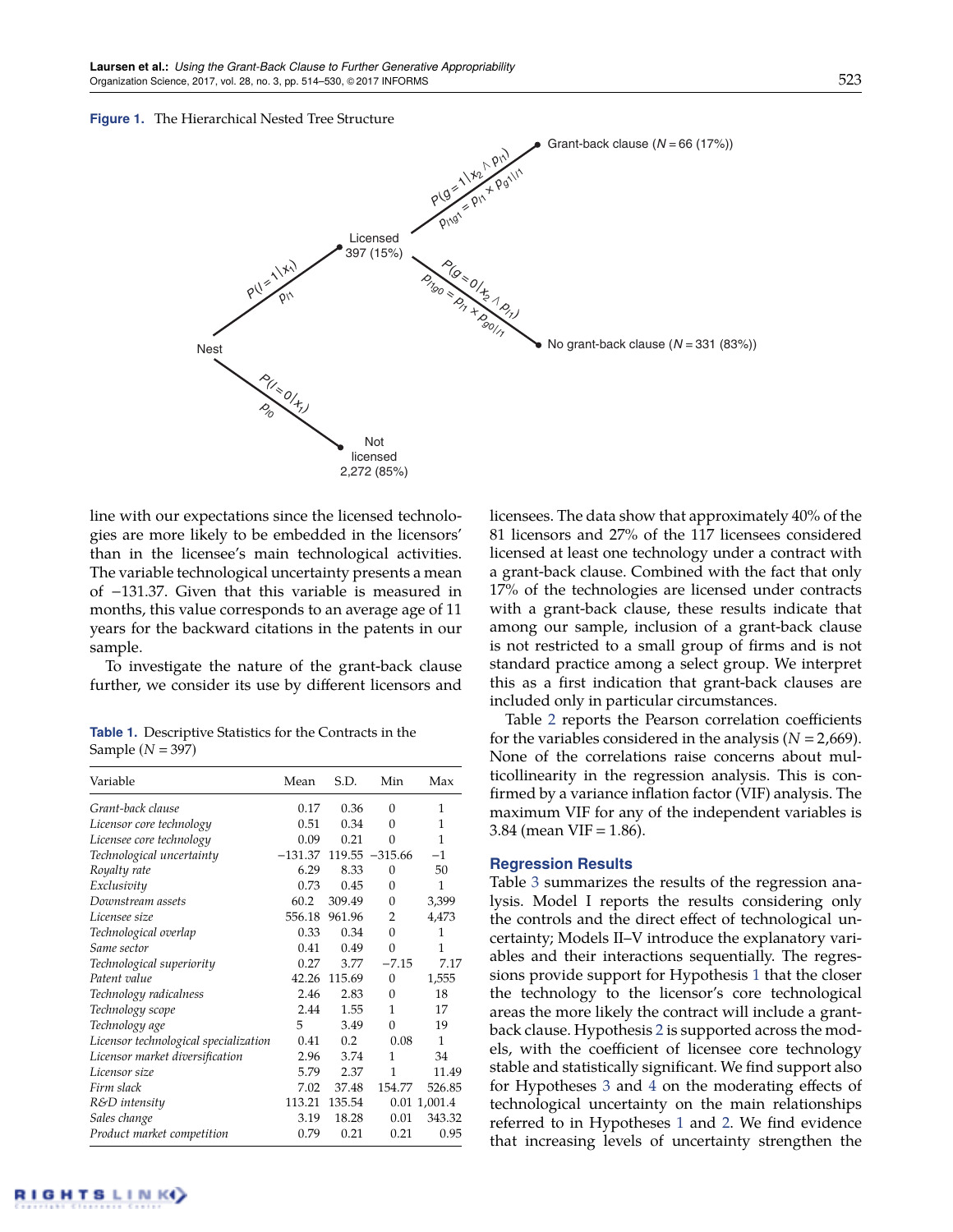|     | <b>Laursen et al.:</b> Using the Grant-Back Clause to Further Generative Appropriability |
|-----|------------------------------------------------------------------------------------------|
| 524 | Organization Science, 2017, vol. 28, no. 3, pp. 514-530, @ 2017 INFORMS                  |

|                   | Variables                                  | $[1]$        | $[2]$        | $[3]$        | $[4]$        | $[5]$        | [6]          | $[7]$        | $[8]$        | $[9]$        | $[10]$       | $[11]$       |
|-------------------|--------------------------------------------|--------------|--------------|--------------|--------------|--------------|--------------|--------------|--------------|--------------|--------------|--------------|
|                   | [1] Licensor core technology               | $\mathbf{1}$ |              |              |              |              |              |              |              |              |              |              |
|                   | [2] Licensee core technology               | 0.01         | $\mathbf{1}$ |              |              |              |              |              |              |              |              |              |
| $\lceil 3 \rceil$ | Technological uncertainty                  | $-0.01$      | 0.04         | $\mathbf{1}$ |              |              |              |              |              |              |              |              |
|                   | [4] Royalty rate                           | 0.00         | 0.07         | 0.07         | $\mathbf{1}$ |              |              |              |              |              |              |              |
|                   | [5] Exclusivity                            | 0.00         | $-0.09$      | $-0.10$      | 0.14         | $\mathbf{1}$ |              |              |              |              |              |              |
| [6]               | Downstream assets                          | 0.01         | $-0.15$      | $-0.16$      | $-0.26$      | 0.24         | $\mathbf{1}$ |              |              |              |              |              |
|                   | [7] Licensee size                          | 0.24         | 0.05         | 0.07         | 0.13         | $-0.10$      | $-0.17$      | $\mathbf{1}$ |              |              |              |              |
| [8]               | Technological overlap                      | 0.10         | 0.22         | 0.22         | 0.05         | 0.14         | 0.01         | 0.15         | $\mathbf{1}$ |              |              |              |
|                   | [9] Same sector                            | $-0.02$      | 0.05         | 0.05         | 0.23         | 0.09         | $-0.39$      | $-0.24$      | $-0.13$      | $\mathbf{1}$ |              |              |
| $[10]$            | Technological superiority                  | $-0.41$      | $-0.08$      | $-0.11$      | $-0.10$      | 0.09         | 0.26         | $-0.73$      | $-0.38$      | 0.23         | $\mathbf{1}$ |              |
|                   | [11] Patent value                          | 0.14         | 0.02         | $-0.03$      | 0.08         | $-0.05$      | $-0.1$       | 0.04         | 0.02         | 0.06         | $-0.07$      | $\mathbf{1}$ |
|                   | [12] Technology radicalness                | 0.04         | 0.03         | 0.06         | 0.02         | 0.01         | $-0.18$      | 0.21         | 0.17         | $-0.08$      | $-0.29$      | 0.03         |
|                   | [13] Technology scope                      | 0.20         | 0.05         | 0.05         | 0.04         | 0.00         | 0.02         | 0.08         | 0.08         | 0.04         | $-0.12$      | 0.15         |
|                   | [14] Technology age                        | $-0.33$      | $-0.16$      | $-0.16$      | $-0.19$      | $-0.13$      | 0.13         | $-0.20$      | $-0.27$      | $-0.23$      | 0.42         | $-0.03$      |
|                   | [15] Licensor technological specialization | 0.54         | $-0.01$      | 0.01         | 0.15         | 0.00         | $-0.20$      | 0.36         | $-0.02$      | 0.13         | $-0.54$      | 0.08         |
|                   | [16] Licensor market diversification       | $-0.13$      | $-0.03$      | $-0.03$      | $-0.23$      | 0.21         | 0.35         | $-0.17$      | 0.10         | $-0.29$      | 0.22         | $-0.08$      |
|                   | [17] Licensor size                         | $-0.34$      | $-0.01$      | $-0.03$      | $-0.16$      | $-0.07$      | 0.55         | $-0.33$      | $-0.22$      | $-0.24$      | 0.61         | $-0.10$      |
|                   | [18] Firm slack                            | 0.07         | $-0.01$      | $-0.01$      | $-0.01$      | $-0.06$      | $-0.05$      | 0.01         | 0.01         | 0.05         | $-0.11$      | 0.00         |
|                   | [19] R&D intensity                         | 0.24         | 0.12         | 0.13         | $-0.02$      | 0.19         | $-0.20$      | 0.17         | 0.29         | 0.10         | $-0.38$      | $-0.05$      |
|                   | [20] Sales change                          | 0.06         | 0.05         | 0.05         | $-0.01$      | 0.09         | $-0.08$      | $-0.01$      | 0.12         | $-0.10$      | $-0.16$      | $-0.01$      |
|                   | [21] Product market competition            | $-0.18$      | $-0.02$      | $-0.01$      | $-0.31$      | 0.09         | 0.25         | $-0.21$      | $-0.05$      | $-0.17$      | 0.34         | $-0.21$      |
|                   | Variables                                  | $[13]$       | $[14]$       | $[15]$       | $[16]$       |              | $[17]$       | $[18]$       | $[19]$       | $[20]$       | $[21]$       | $[22]$       |
|                   | [13] Technology radicalness                | $\mathbf{1}$ |              |              |              |              |              |              |              |              |              |              |
|                   | [14] Technology scope                      | $-0.01$      | $\mathbf{1}$ |              |              |              |              |              |              |              |              |              |
|                   | [15] Technology age                        | $-0.11$      | $-0.15$      | 1            |              |              |              |              |              |              |              |              |
|                   | [16] Licensor technological specialization | 0.16         | 0.11         | $-0.48$      | $\mathbf{1}$ |              |              |              |              |              |              |              |
|                   | [17] Licensor market diversification       | 0.09         | $-0.03$      | 0.47         | $-0.38$      |              | $\mathbf{1}$ |              |              |              |              |              |
|                   | [18] Licensor size                         | $-0.26$      | $-0.12$      | 0.43         | $-0.5$       |              | 0.38         | 1            |              |              |              |              |
|                   | [19] Firm slack                            | 0.03         | 0.03         | $-0.08$      |              | 0.12         | $-0.04$      | $-0.17$      | $\mathbf{1}$ |              |              |              |
|                   | [20] R&D intensity                         | 0.11         | 0.07         | $-0.41$      |              | 0.34         | $-0.11$      | $-0.47$      | 0.01         | $\mathbf{1}$ |              |              |
|                   | [21] Sales change                          | 0.06         | 0.03         | $-0.11$      |              | 0.07         | $-0.11$      | $-0.23$      | 0.01         | 0.14         | $\mathbf{1}$ |              |
|                   | [22] Product market competition            | $-0.05$      | $-0.16$      | 0.33         | $-0.24$      |              | 0.29         | 0.4          | $-0.05$      | $-0.02$      | $-0.07$      | $\mathbf{1}$ |

<span id="page-11-0"></span>**Table 2.** Correlation Coefficients ( $N = 2.669$ )

positive effect of licensor's core technology on inclusion of a grant-back clause. The interaction between licensor core technology and technological uncertainty is positive and statistically significant at the conventional levels. The results reported in Table [3](#page-12-0) support the idea in Hypothesis [4](#page-5-1) about the positive moderation of uncertainty on the relationship between licensee core technology and the inclusion of a grant-back clause. The coefficient of the interaction between licensee core technology and technological uncertainty is positive and highly significant.

To check whether the moderating effects of uncertainty are robust to different proxies, we employ two alternative measures for technological uncertainty. First, we use as a proxy the rate of scientific references in the backward citations of the focal patents in a sample. This is based on the idea that the uncertainty associated to the technology will likely be higher if the underlying knowledge is at an early stage of development (Ziedonis [2007\)](#page-17-22), and we argue that while "earlystage" technologies often are based on basic research (scientific knowledge), technologies closer to application include fewer citations to basic knowledge and more to other patented inventions (Narin et al. [1987,](#page-17-32) Rosenberg [1996\)](#page-17-33). Table [3](#page-12-0) reports the results using the rate of scientific backward citations as an uncertainty measure in Model VI. With the exception of the interaction between licensor core technology and technological uncertainty, the results are similar to those obtained using our primary uncertainty measure. To compute the second proxy for uncertainty (results not reported here for reasons of space), we examined each contract to identify the most advanced stage of development among the licensed technologies in Food and Drug Administration (FDA) trials based on data extracted from Recap. This information was used to create a dummy variable that is equal to 1 if the drug in a licensing contract was licensed before the clinical stage, and 0 otherwise (Banerjee [2012\)](#page-16-43). A limitation of this measure in the context of the present paper is that we expect the measure to be more closely related to uncertainty related to product market commercialization of given products than to the future development and potential trajectory of the licensed technologies. The results obtained using this alternative measure were comparable (in sign and significance) to those based on average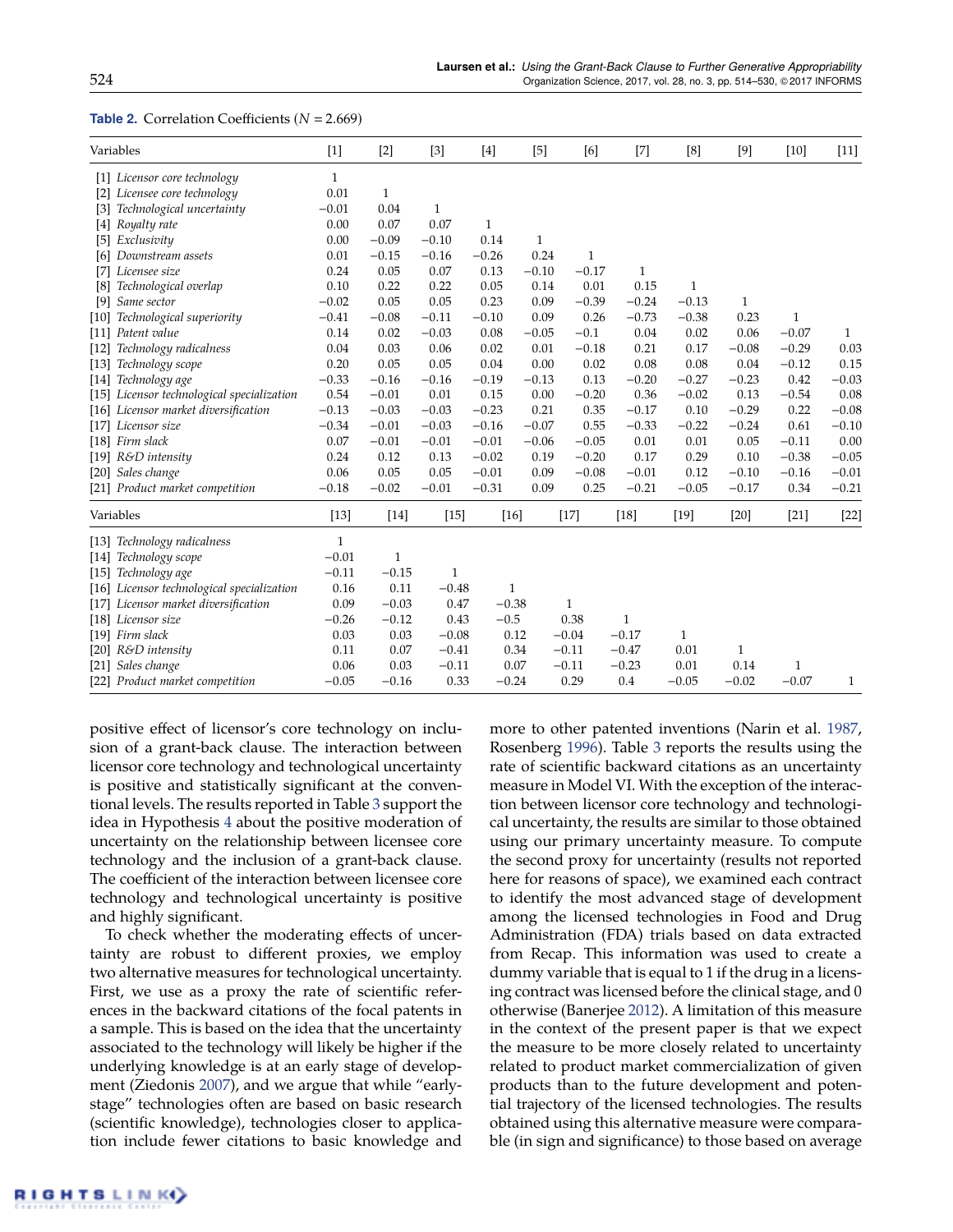## <span id="page-12-0"></span>**Table 3.** Nested Logit Results for Grant-Back Clause and Licensing Decisions

| Variables                                                      | Model I      | Model II                               | Model III                                   | Model IV     | Model V                | Model VI                 |
|----------------------------------------------------------------|--------------|----------------------------------------|---------------------------------------------|--------------|------------------------|--------------------------|
|                                                                |              | Grant-back clause equation $(N = 397)$ |                                             |              |                        |                          |
| Licensor core technology                                       |              | $0.434***$                             | $0.422***$                                  | $0.439***$   | $0.451***$             | 3.999***                 |
|                                                                |              | (0.134)                                | (0.134)                                     | (0.136)      | (0.136)                | (1.326)                  |
| Licensee core technology                                       |              |                                        | $-0.344***$                                 | $-0.335***$  | $-0.426***$            | $-4.780***$              |
|                                                                |              |                                        | (0.121)                                     | (0.124)      | (0.124)                | (1.299)                  |
| Licensor core technology                                       |              |                                        |                                             | $0.254**$    | $0.272**$              | $-2.543$                 |
| $\times$ Technological uncertainty                             |              |                                        |                                             | (0.115)      | (0.116)                | (1.683)                  |
| Licensee core technology<br>$\times$ Technological uncertainty |              |                                        |                                             |              | $0.197**$<br>(0.090)   | $8.454**$<br>(3.811)     |
| Technological uncertainty                                      | $-0.190+$    | $-0.206+$                              | $-0.145$                                    | $-0.145$     | $-0.168$               | 2.967***                 |
|                                                                | (0.098)      | (0.109)                                | (0.108)                                     | (0.110)      | (0.109)                | (0.717)                  |
| Royalty rate                                                   | 0.039        | 0.035                                  | 0.026                                       | 0.019        | 0.025                  | 0.020                    |
|                                                                | (0.031)      | (0.032)                                | (0.029)                                     | (0.028)      | (0.028)                | (0.031)                  |
|                                                                | $0.846**$    | $0.931**$                              | $0.837+$                                    | $0.840^{+}$  |                        | 0.788                    |
| Exclusivity                                                    | (0.399)      | (0.458)                                | (0.459)                                     | (0.458)      | $0.841^{+}$<br>(0.459) | (0.542)                  |
|                                                                |              |                                        |                                             |              |                        |                          |
| Downstream assets                                              | $-0.000$     | $-0.001$                               | $-0.001+$                                   | $-0.001+$    | $-0.001**$             | $-0.001**$               |
|                                                                | (0.000)      | (0.000)                                | (0.000)                                     | (0.000)      | (0.000)                | (0.000)                  |
| Licensee size                                                  | $0.002***$   | $0.003***$                             | $0.002***$                                  | $0.002**$    | $0.002**$              | $0.002^{+}$              |
|                                                                | (0.001)      | (0.001)                                | (0.001)                                     | (0.001)      | (0.001)                | (0.001)                  |
| Technological overlap                                          | 1.973***     | $2.179***$                             | $2.455***$                                  | $2.471***$   | $2.692***$             | $0.348**$                |
|                                                                | (0.662)      | (0.692)                                | (0.712)                                     | (0.706)      | (0.732)                | (0.160)                  |
| Same Sector                                                    | $1.326***$   | $1.382***$                             | $1.200**$                                   | $1.200**$    | $1.146**$              | $0.933^{+}$              |
|                                                                | (0.471)      | (0.481)                                | (0.482)                                     | (0.482)      | (0.481)                | (0.559)                  |
| Technological superiority                                      | $-0.208**$   | $-0.177^{+}$                           | $-0.162^{+}$                                | $-0.164+$    | $-0.185+$              | $-0.311**$               |
|                                                                | (0.090)      | (0.097)                                | (0.097)                                     | (0.097)      | (0.100)                | (0.122)                  |
|                                                                |              |                                        | Technology licensing equation $(N = 2.272)$ |              |                        |                          |
| Technology characteristics                                     |              |                                        |                                             |              |                        |                          |
| Patent value                                                   | $0.006***$   | $0.005***$                             | $0.005***$                                  | $0.005***$   | $0.005***$             | $0.005***$               |
|                                                                | (0.002)      | (0.002)                                | (0.002)                                     | (0.002)      | (0.002)                | (0.002)                  |
| Technology radicalness                                         | 0.038        | $0.041+$                               | 0.038                                       | 0.039        | 0.040                  | $0.063**$                |
|                                                                | (0.024)      | (0.024)                                | (0.024)                                     | (0.024)      | (0.024)                | (0.026)                  |
| Technology scope                                               | $-0.042$     | $-0.053$                               | $-0.051$                                    | $-0.048$     | $-0.047$               | $-0.060$                 |
|                                                                | (0.044)      | (0.044)                                | (0.044)                                     | (0.044)      | (0.044)                | (0.044)                  |
| Technology age                                                 | $0.125***$   | $0.134***$                             | $0.125***$                                  | $0.124***$   | $0.121***$             | $0.131***$               |
|                                                                | (0.026)      | (0.026)                                | (0.026)                                     | (0.026)      | (0.026)                | (0.026)                  |
| Firm characteristics                                           |              |                                        |                                             |              |                        |                          |
|                                                                |              |                                        |                                             |              |                        |                          |
| Licensor technological specialization                          | 2.958***     | $2.522***$                             | $2.525***$                                  | $2.546***$   | $2.519***$             | $2.417***$               |
|                                                                | (0.417)      | (0.439)                                | (0.439)                                     | (0.440)      | (0.439)                | (0.442)                  |
| Licensor market diversification                                | $-0.022$     | $-0.024$                               | $-0.024$                                    | $-0.021$     | $-0.017$               | $-0.022$                 |
|                                                                | (0.022)      | (0.022)                                | (0.021)                                     | (0.021)      | (0.021)                | (0.021)                  |
| Licensor size                                                  | $-0.164***$  | $-0.145***$                            | $-0.138***$                                 | $-0.135***$  | $-0.125***$            | $-0.129***$              |
|                                                                | (0.038)      | (0.039)                                | (0.039)                                     | (0.039)      | (0.040)                | (0.040)                  |
| Firm slack                                                     | 0.000        | 0.000                                  | 0.000                                       | 0.000        | 0.000                  | 0.000                    |
|                                                                | (0.000)      | (0.000)                                | (0.000)                                     | (0.000)      | (0.000)                | (0.000)                  |
| R&D intensity                                                  | 0.045        | 0.036                                  | 0.038                                       | 0.040        | 0.040                  | 0.028                    |
|                                                                | (0.057)      | (0.058)                                | (0.057)                                     | (0.058)      | (0.057)                | (0.058)                  |
| Sales change                                                   | 0.002        | 0.003                                  | 0.004                                       | 0.004        | 0.004                  | 0.004                    |
|                                                                | (0.005)      | (0.005)                                | (0.006)                                     | (0.006)      | (0.006)                | (0.006)                  |
| Product market competition                                     | $-0.960**$   | $-0.873+$                              | $-0.935**$                                  | $-0.943**$   | $-0.982**$             | $-0.856+$                |
|                                                                | (0.450)      | (0.451)                                | (0.448)                                     | (0.449)      | (0.450)                | (0.448)                  |
| Constant                                                       | $-1.668***$  | $-2.171***$                            | $-2.126***$                                 | $-2.124***$  | $-2.154***$            | $-2.570***$              |
|                                                                | (0.353)      | (0.389)                                | (0.397)                                     | (0.398)      | (0.395)                | (0.489)                  |
| Number of observations                                         | 2.669        | 2.669                                  | 2.669                                       | 2.669        | 2.669                  | 2.669                    |
| Log likelihood                                                 | $-1,072.904$ | $-1,065.224$                           | $-1,061.296$                                | $-1,058.746$ | $-1,056.275$           | $-1,053.107$             |
| Chi <sub>2</sub>                                               | 468.923***   | 378.558***                             | 378.670***                                  | 373.762***   | 364.237***             | 320.190***               |
| Likelihood ratio comparison                                    |              | 15.359***                              | $7.856***$                                  | $5.101***$   | 4.942***               | $\overline{\phantom{0}}$ |
|                                                                |              |                                        |                                             |              |                        |                          |

*Note.* 1. Period and sector dummies are used in the estimations but omitted from the table.<br><sup>+</sup>*p* < 0.10, \*\**p* < 0.05, \*\*\**p* < 0.01 (2-tailed tests for all variables).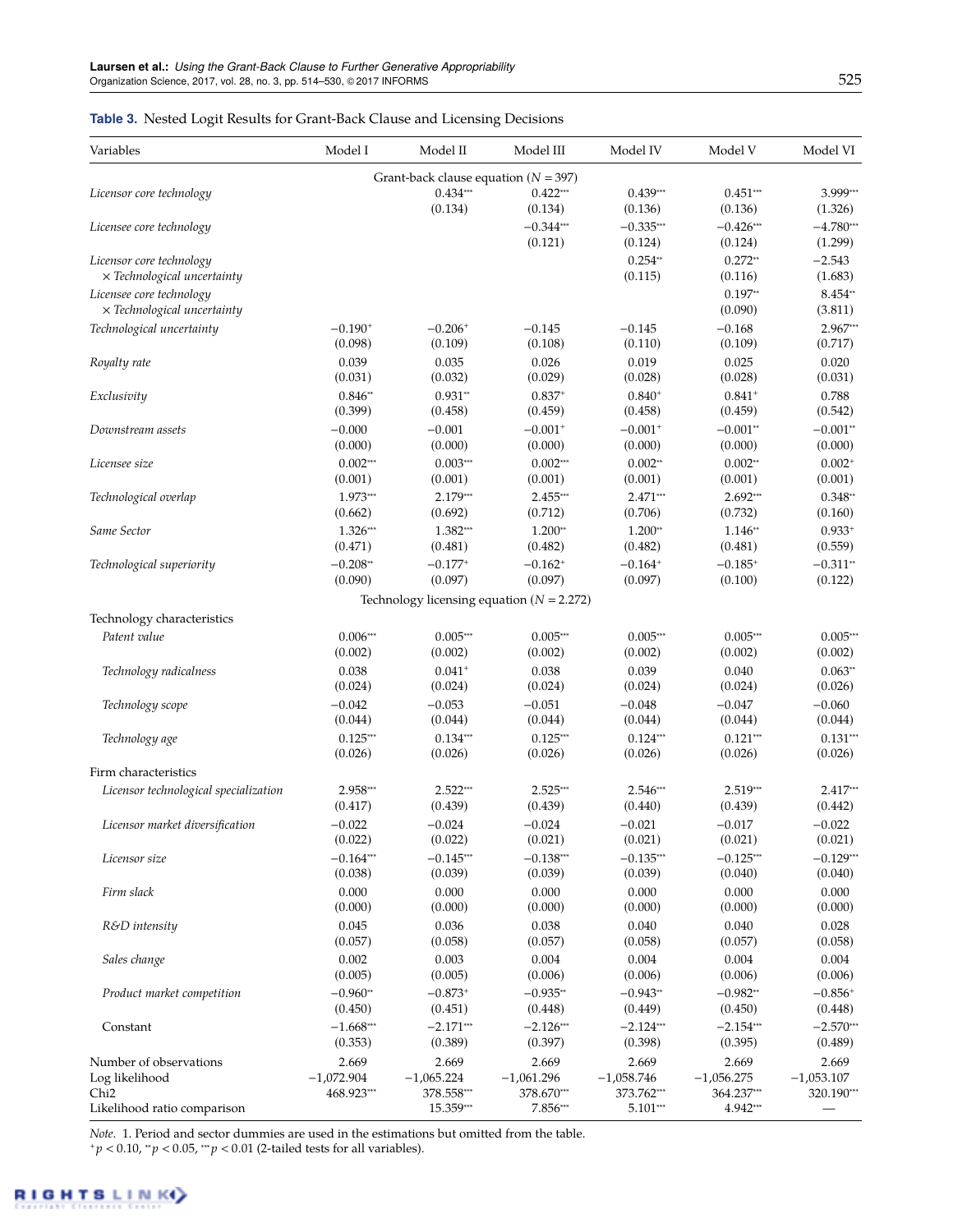age of backward citations. However, using trial data as an uncertainty measure also has some empirical shortcomings. Given the way that trials information is reported in Recap, we cannot directly connect the licensed patents to different stages of the FDA approval process. However, the fact that the results of using both alternative measures point in the same direction as our main uncertainty variable strengthens our confidence in the results.

The results for the controls in the second nest (grantback equation) suggest that licensors tend to use a grant-back clause when licensing out to firms operating in the same sector. Downstream assets appear to be negatively associated to the use of a grant-back clause, suggesting that licensors with product market capabilities are less concerned about the boomerang effect. There is also a negative association between use of a grant-back clause and a technologically superior licensor. The parameter for exclusivity remains positive and significant across Models I to V.

The results of the first nest (technology licensing equation) suggest that more valuable patents and older technologies are more likely to be licensed. At firmlevel, the results indicate that it is technologically specialized and smaller firms that engage in the markets for technology. We find support also for the idea that increasing product market competition is negatively associated with licensing-out rates. These findings are in line with prior studies.

#### **Margins of Main and Interaction Effects**

To test whether including the main explanatory variables improves the model fit significantly, we use a log likelihood comparison test to compare the unrestricted and restricted models in Table [3.](#page-12-0) The statistics show that including the independent variables provides additional explanatory power regarding the inclusion of a grant-back clause in a licensing contract. We test also for whether the inclusion of the interaction terms (Hypotheses [3](#page-5-0) and [4\)](#page-5-1) adds further explanatory power to Models IV and V; the test statistics are significant.

To assess the magnitude of the effect of a marginal change in the explanatory variables on the probability of observing a grant-back clause in a technology license contract, we estimate the average marginal effects. This requires partially differentiating the probability of a grant-back clause with respect to the explanatory variables. Since there is no standardized means of capturing marginal effects in a nested logit, we compute the marginal effects manually following the procedure suggested in Cameron and Trivedi [\(2009,](#page-16-44) p. 501): First, we predict the probabilities associated with the second nest using the observed values of the variables. We then calculate a new predicted probability for the second nest after adding a small increment to the focal <span id="page-13-0"></span>**Table 4.** Marginal Effects (*dp/dx*) from Table [3,](#page-12-0) Model IV

| Variable                                 | $\left(\frac{dp}{dx}\right)$ |  |  |  |  |
|------------------------------------------|------------------------------|--|--|--|--|
| Second nest—Grant-back clause equation   |                              |  |  |  |  |
| Licensor core technology                 | 0.060                        |  |  |  |  |
| Licensee core technology                 | $-0.056$                     |  |  |  |  |
| Technological uncertainty                | $-0.000$                     |  |  |  |  |
| Royalty rate                             | 0.001                        |  |  |  |  |
| Exclusivity                              | 0.020                        |  |  |  |  |
| Downstream assets                        | $-0.000$                     |  |  |  |  |
| Licensee size                            | 0.000                        |  |  |  |  |
| Technological overlap                    | 0.059                        |  |  |  |  |
| Same sector                              | 0.028                        |  |  |  |  |
| Technological superiority                | $-0.004$                     |  |  |  |  |
| First nest—Technology licensing equation |                              |  |  |  |  |
| Patent value                             | 0.000                        |  |  |  |  |
| Technology radicalness                   | 0.001                        |  |  |  |  |
| Technology scope                         | $-0.001$                     |  |  |  |  |
| Technology age                           | 0.003                        |  |  |  |  |
| Licensor technological specialization    | 0.061                        |  |  |  |  |
| Licensor market diversification          | $-0.001$                     |  |  |  |  |
| Licensor size                            | $-0.003$                     |  |  |  |  |
| Firm slack                               | 0.000                        |  |  |  |  |
| R&D intensity                            | 0.000                        |  |  |  |  |
| Sales change                             | 0.000                        |  |  |  |  |
| Product market competition               | $-0.023$                     |  |  |  |  |

<span id="page-13-1"></span>variable (its standard deviation divided by 1,000). We obtain the difference between the two predicted probabilities and divide it by the same increment for each of the observations. Finally, we calculate the mean across observations for the focal variable to obtain the average marginal effect. We repeat these steps for all the variables of interest. $4$  Table 4 reports the average marginal effects corresponding to the estimates in Model V (see Table [3\)](#page-12-0). The marginal effects reveal that the small increase in the importance (core) of the technology to the licensor results in a 6% increase in the probability of a grant-back clause for the average observation. For the licensee it means a 5% decrease in the probability of a grant-back clause.

We supplement the marginal effects to further investigate the moderating effects by providing graphical representations of the effects. Figures [2](#page-14-0) and [3](#page-14-1) provide representations of the moderating effect of uncertainty on the relationship between both licensor and licensee core technology and the probability of including a grant-back clause. To compute the graphs, we split technological uncertainty into five categories and use the observations in the first and the fifth categories to plot high versus low levels of technological uncertainty. Figure 2 shows that as uncertainty increases, the positive effect of licensor core technology on the probability of including a grant-back clause turns more positive. Also, as uncertainty increases, the negative association between licensee core technology and the probability of a grant-back clause moves in a less negative (positive) direction (see Figure [3\)](#page-14-1).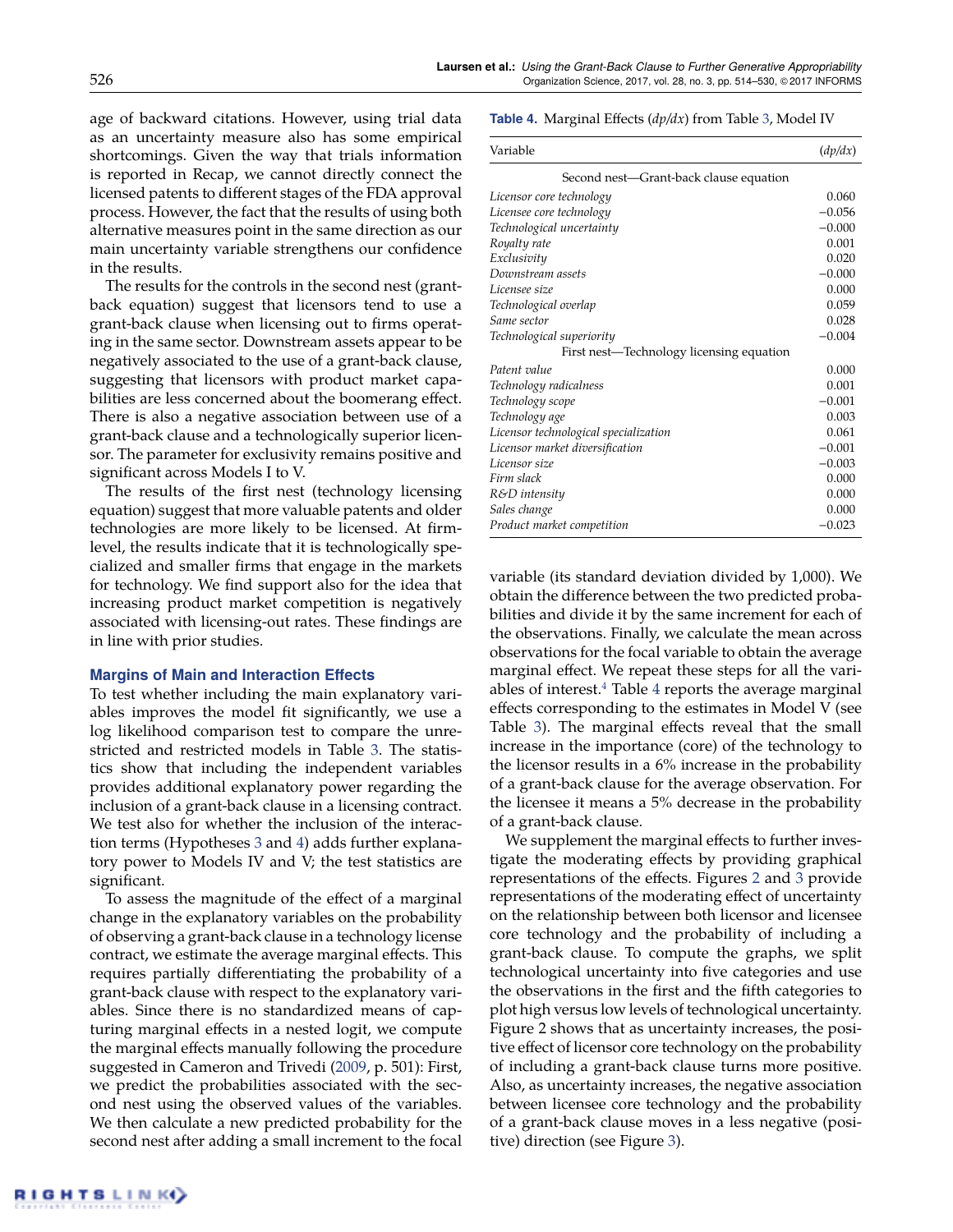<span id="page-14-0"></span>



#### **Sensitivity Analysis**

Additional analyses ensure that results are not byproducts of our empirical choices. First, we consider those variables with a time window, and vary the time dimensions  $(\pm 2 \text{ years})$ . We find no evidence that these choices have an impact on the model's overall results.

We consider also that some firms appear more than once in the data set since they licensed-out more than one technology. This means that not all observations are independent of one another, which potentially could introduce some bias in our estimates. Although the descriptive statistics would suggest otherwise, it might be standard practice for some firms to include grant-back clauses, rather than being the result of circumstances in a random sample of observations. Thus, some observations may not be independent. To avoid this potential source of bias, we run a nested logit model with bootstrap specification; the bootstrap procedure mimics the fact that the data are a pooled cross section in which the reappearance of the same contractual partner is a random draw, not an endogenous event. The results are similar to those from the main analysis suggesting this potential source of bias is of limited concern. Finally, the potential lack of independence among observations could lead to underestimated standard errors. To confirm whether the main

<span id="page-14-1"></span>**Figure 3.** The Moderating Effect of Technological Uncertainty on Licensee Core Technology



results are spuriously significant due to correlated data, we reestimate the models clustering the error terms at licensee level and then at licensor level. The size and significance of the coefficients are comparable with the reported results.

## **Conclusion and Discussion**

We began by discussing the boomerang effect proposed in the theoretical technological licensing literature. We examined the effect of the match between licensed technologies, licensors' and licensees' characteristics, and the type of technology, on the probability of including a grant-back clause in the licensing agreement. Building on concepts and insights from the innovation and appropriability literatures, we proposed theoretical arguments related to the contracting firms' need to protect their core technological resources, and firms' incentives to invest in developing the focal technology. We theorized and found empirical support for the idea that licensing agreements are increasingly likely to contain a grant-back clause if the licensed technology is close to the licensor's core technologies. We found also that licensing agreements are decreasingly likely to contain a grant-back clause if the licensed technology is close to the licensee's core technologies.

We argued also that technology licensing agreements involving technologies that are core to the licensor and are uncertain should further increase the probability of including a grant-back clause. We found empirical support for the idea that technological uncertainty positively (making it more positive) moderates the relationship between the proximity of a licensed technology to the core of the licensor's patent portfolio and use of a grant-back clause. Finally, we explored whether the decreasing likelihood of a grant-back clause in a technology licensing agreement involving a technology that is core to the licensee is partially offset by the licensed technology being uncertain. We found empirical support for this argument.

Our work provides two main contributions. First, we extend the theoretical understanding in the strategic management literature of the functioning of the markets for technology (e.g., Ceccagnoli and Jiang [2013,](#page-16-11) Fosfuri [2006\)](#page-16-12) by theoretically identifying the future potential beneficiaries of a licensing relationship that precludes potentially mutually beneficial deals. We show that undesirable potential rents accruing to licensing partners can be prevented by appropriate contract design. In other words, we provide further evidence that the design of contracts matters for firm behavior. Firms not only learn how to contract over time (Mayer and Argyres [2004,](#page-17-0) Poppo and Zenger [2002,](#page-17-34) Ryall and Sampson [2009\)](#page-17-1), they include provisions to encourage the contracting parties to focus on creating joint value rather than squeezing out private benefits (Malhotra and Lumineau [2011\)](#page-17-2). We show that firms use an important control provision related to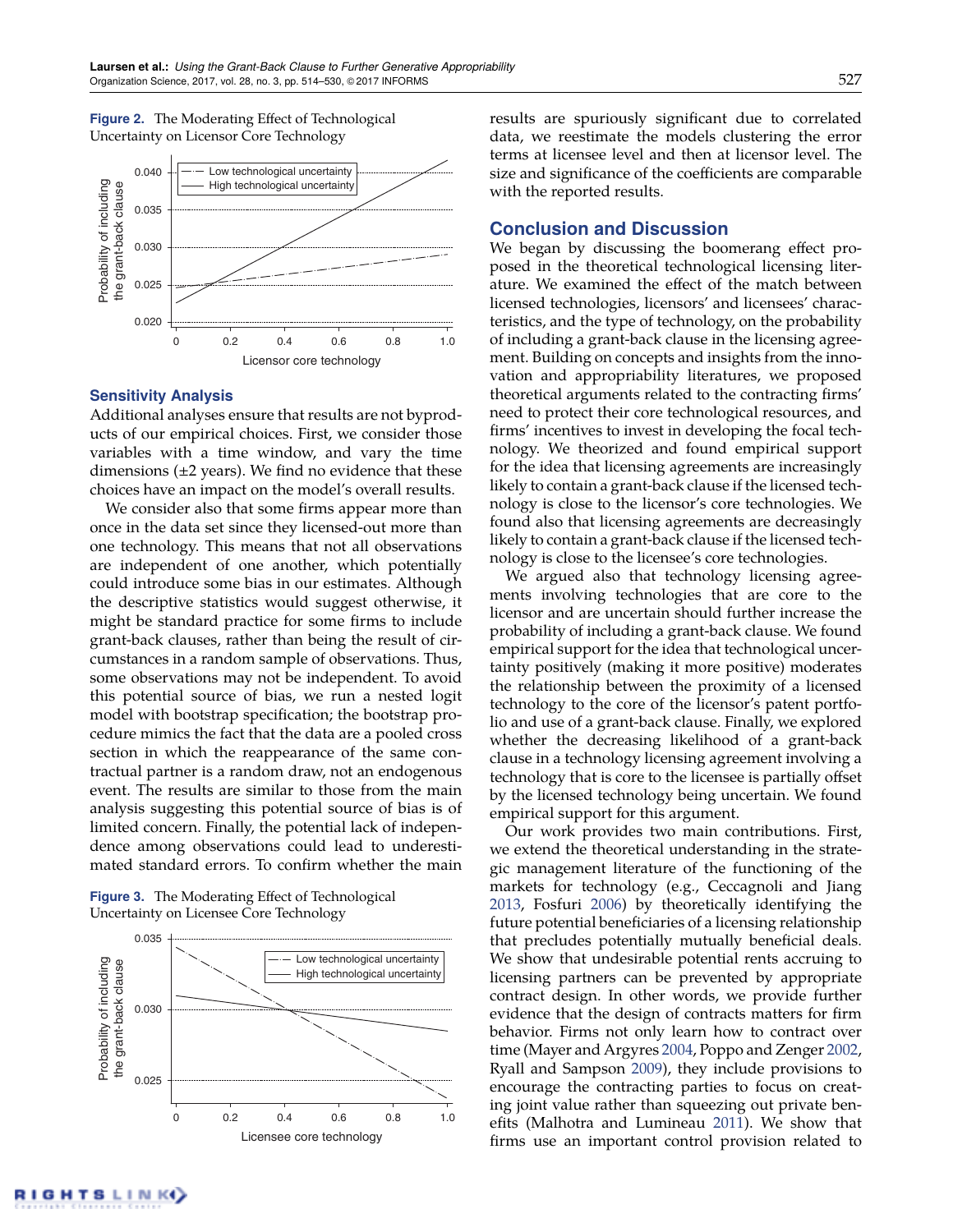firm-specific vulnerabilities pertaining to the technologies that are particularly important for firms' ability to create value in the longer run, and that firms factor in the technological uncertainly associated to the licensed technology. Moreover, the previous literature focuses almost exclusively on licensing problems from the licensor's perspective; we contribute by including licensors and licensees in the same conceptual and econometric model. Also, previous research on technological licensing mostly investigates how firms can protect their current technology and value-generating activities (primary appropriability) through the use of appropriability mechanisms such as patents (Ceccagnoli [2009,](#page-16-46) Cohen et al. [2000,](#page-16-47) Oxley [1997,](#page-17-3) Teece [1986\)](#page-17-35). We contribute by demonstrating that not only do firms strive to generate value by investing in technological resources and means for appropriating returns from their current inventions, buyers and sellers of technological services try also to protect their potential future sources of value generation (generative appropriability) using contractual means.

Second, but related to the latter point, we extend the generative appropriability literature by specifying how firms can both harm (arguably the focus of Ahuja et al. [2013\)](#page-16-7) and enhance the focal firm's generative appropriability through technology-related activities depending on contract design. This argument is in line with work on selective revealing (Alexy et al. [2013,](#page-16-8) Harhoff et al. [2003\)](#page-16-10), and reabsorption of knowledge spillovers (Alnuaimi and George [2016,](#page-16-22) Yang et al. [2010\)](#page-17-6). In the case of licensing, our results are consistent with the idea that the inclusion of a grant-back clause allows the licensor to enhance its generative appropriability by exploiting the efforts of the licensee and will be more likely to do so if the licensed technology is in an area where the licensor has substantial technological experience. Inclusion of a grant-back clause can enhance the licensee's generative appropriability in noncore areas by encouraging joint efforts with the licensor.

The findings from this study have implications for managerial practice. Licensing potentially is useful to increase the rents from innovation for both licensees and licensors. However, as we argued in the introduction, many potential transactions are hampered by market imperfections in a highly uncertain environment which provides few safeguards. Our research suggests that some of these problems can be resolved by an appropriate contract design which takes account of these transactional difficulties. Our research suggests also that licensors and licensees should be especially concerned about contract design if the traded technology is uncertain, and if it is related to core technologies that underpin the firms' generative appropriability.

This study has several limitations. First, testing the hypotheses developed in this paper requires an empirical setting in which the market for technology suffers from little friction. The pharmaceutical industry is specific in that licensing contracts frequently are used to trade knowledge and technologies. The mechanisms described in this paper may not apply to other industries where licensing is less common. This limitation suggests opportunities for future research. Second, due to the need for consistent financial information our empirical setting is restricted to public licensors. This prevents generalization of the results to small firms whose reasons for including a grant-back clause when licensing out may be different. However, our setup helps to remove unobserved heterogeneity related to firm size which otherwise might be a problem. Third, firms may choose not to disclose certain licensing deals for secrecy and strategic reasons in which case, selection issues might affect the representativeness of our database. However, we have no reason to expect that if firms choose not to report certain deals those unreported observations should be correlated systematically with the dependent variable. Fourth, our licensing data set does not allow us to identify whether licensors and licensees have relationships that extend the scope of the licensing deals. For example, it is possible that the deals in our sample could be one dimension of a supplier-buyer relationship. Although we believe that the number of firm- and market-level control variables in our econometric models minimizes this limitation, extending the analysis to involve other modes of interaction between licensing partners would be an interesting direction for future research. It might provide insights for managers involved in decisions about how to manage and design technology commercialization agreements.

#### **Acknowledgments**

The authors gratefully acknowledge comments on earlier versions of the paper from Ashish Arora, Hakan Ener, Andrea Fosfuri, Stefan Haefliger, Thomas Klueter, Elena Novelli, Thomas Rønde, Scott Shane, Salvatore Torrisi, Chris Zott, and the audiences at Cass Business School, Solvay Business School, University of Aarhus, University of Udine, the 2013 DRUID Summer Conference, the 2013 Academy of Management Conference, and the 2015 FinKT Rimini Conference on Knowledge Transfer and Entrepreneurship. They owe special thanks to Editor-in-Chief Gautam Ahuja and two anonymous reviewers of this journal for very helpful comments and suggestions. The usual caveats apply.

#### **Endnotes**

<span id="page-15-0"></span>**[1](#page-3-0)** In addition, a core technology often underpins a number of goods in the product market (Granstrand et al. [1997\)](#page-16-48). This implies that the firm is particularly vulnerable to primary appropriability if it concerns a core technology.

<span id="page-15-1"></span>**[2](#page-6-0)** We tested whether these exclusion criteria were likely to have an impact on the overall result by comparing the mean values of the main explanatory variables for observations, which allowed us to calculate these variables. We found no reasons for concern.

<span id="page-15-2"></span>**[3](#page-7-0)** Royalty rates and a grant-back clause may be integral to the contractual negotiation and normally would require a modeling approach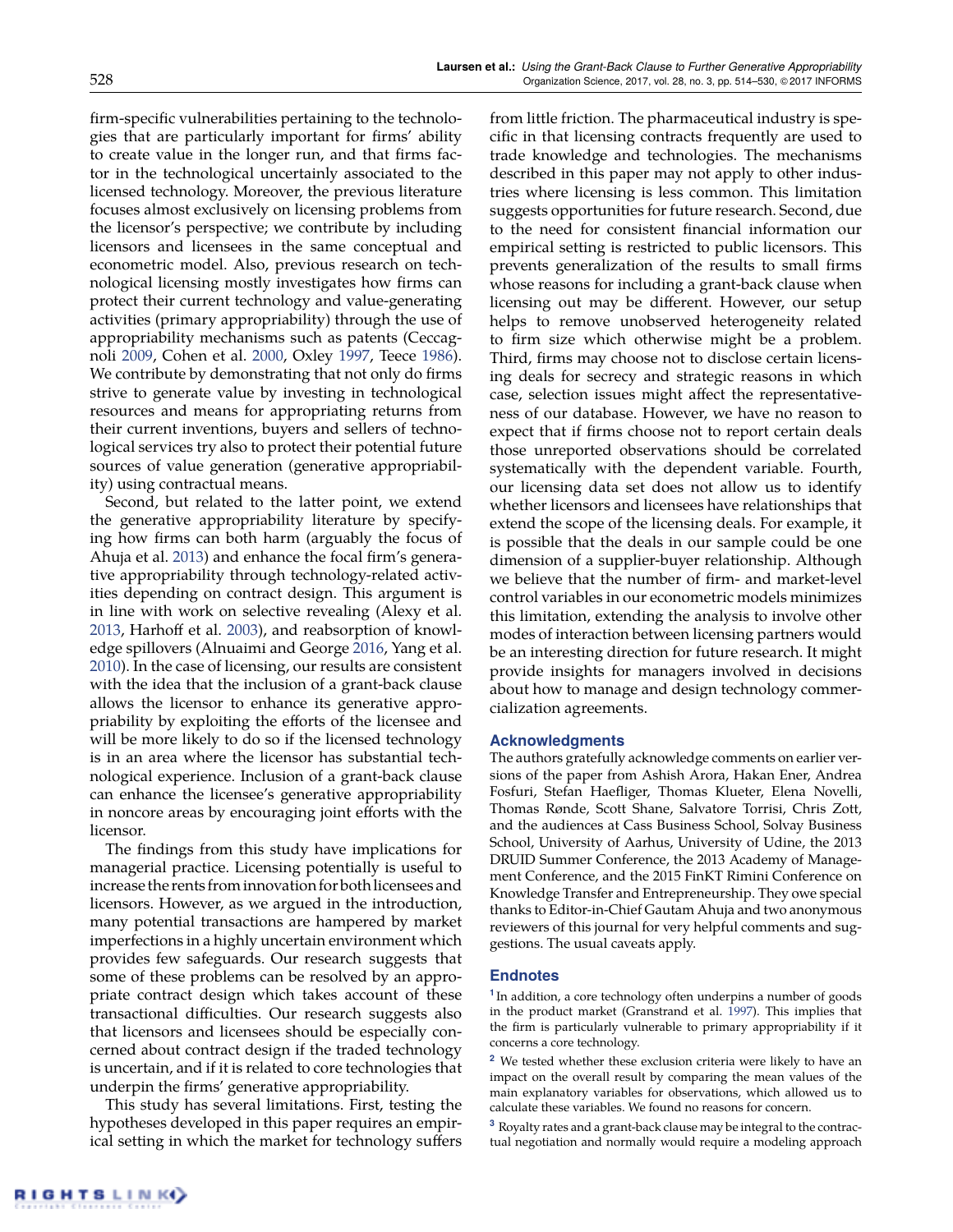that accounts for simultaneity in their determination. This would redefine the royalty rate from a control to an endogenous variable. Since our focus here is not on royalty rates, and because these two variables exhibit very low levels of correlation (Pearson correlations and Chi2 test statistics in a  $2 \times 2$  matrix), we do not choose this approach.

<span id="page-16-45"></span>**[4](#page-13-1)**This method ensures that the marginal effect is based on the standard deviation of the explanatory variable and not a one-unit change, which raises concern for variables ranging between 0 and 1—the "core" variables and the uncertainty variable.

#### **References**

- <span id="page-16-19"></span>Aghion P, Tirole J (1994) The management of innovation. *Quart. J. Econom.* 109(4):1185–1209.
- <span id="page-16-0"></span>Agrawal A, Cockburn I, Zhang L (2015) Deals not done: Sources of failure in the market for ideas. *Strategic Management J.* 36(7): 976–986.
- <span id="page-16-35"></span>Ahuja G, Lampert CM (2001) Entrepreneurship in the large corporation: A longitudinal study of how established firms create breakthrough inventions. *Strategic Management J.* 22(6–7):521–543.
- <span id="page-16-7"></span>Ahuja G, Lampert CM, Novelli E (2013) The second face of appropriability: Generative appropriability and its determinants. *Acad. Management Rev.* 38(2):248–269.
- <span id="page-16-8"></span>Alexy O, George G, Salter AJ (2013) Cui bono? The selective revealing of knowledge and its implications for innovative activity. *Acad. Management Rev.* 38(2):270–291.
- <span id="page-16-9"></span>Allen RC (1983) Collective invention. *J. Econom. Behav. Organ.* 4(1): 1–24.
- <span id="page-16-22"></span>Alnuaimi T, George G (2016) Appropriability and the retrieval of knowledge after spillovers. *Strategic Management J.* 37(7): 1263–1279.
- <span id="page-16-14"></span>Anand BN, Khanna T (2000) The structure of licensing contracts. *J. Indust. Econom.* 48(1):103–135.
- <span id="page-16-4"></span>Argyres NS, Bercovitz J, Mayer KJ (2007) Complementarity and evolution of contractual provisions: An empirical study of it services contracts. *Organ. Sci.* 18(1):3–19.
- <span id="page-16-1"></span>Arora A (1995) Licensing tacit knowledge: Intellectual property rights and the market for know-how. *Econom. Innovation New Tech.* 4(1):41–60.
- <span id="page-16-33"></span>Arora A, Ceccagnoli M (2006) Patent protection, complementary assets, and firms' incentives for technology licensing. *Management Sci.* 52(2):293–308.
- <span id="page-16-3"></span>Arora A, Gambardella A (2010) Ideas for rent: An overview of markets for technology. *Indust. Corporate Change* 19(3):775–803.
- <span id="page-16-2"></span>Arrow KJ, ed. (1962) Economic welfare and the allocation of resources for invention. *The Rate and Direction of Inventive Activity* (Princeton University Press, Princeton, NJ), 104–119.
- <span id="page-16-23"></span>Atuahene-Gima K (1992) Inward technology licensing as an alternative to internal R&D in new product development: A conceptual framework. *J. Product Innovation Management* 10(2):156–167.
- <span id="page-16-24"></span>Atuahene-Gima K (1993) Determinants of inward technology licensing intentions: An empirical analysis of Australian engineering firms. *J. Product Innovation Management* 10(3):230–240.
- <span id="page-16-43"></span>Banerjee T (2012) Aspects of research and development contract terms in the bio/pharmaceutical sector. Bolin K, Kaestner R, eds. *The Economics of Medical Technology* (Emerald Group Publishing Ltd., Bingley, UK), 1–33.
- <span id="page-16-18"></span>Breschi S, Lissoni F, Malerba F (2003) Knowledge-relatedness in firm technological diversification. *Res. Policy* 32(1):69–87.
- <span id="page-16-44"></span>Cameron AC, Trivedi PK (2009) *Microeconometrics Using Stata* (Stata Press, College Station, TX).
- <span id="page-16-17"></span>Cantwell J, Fai F (1999) Firms as the source of innovation and growth: The evolution of technological competence. *J. Evolutionary Econom.* 9(3):331–366.
- <span id="page-16-21"></span>Caves RE, Crookell H, Killing JP (1983) The imperfect market for technology licenses. *Oxford Bull. Econom. Statist.* 45(3):249–267.
- <span id="page-16-5"></span>Cebrián M (2009) The structure of payments as a way to alleviate contractual hazards in international technology licensing. *Indust. Corporate Change* 18(6):1135–1160.
- <span id="page-16-46"></span>Ceccagnoli M (2009) Appropriability, preemption, and firm performance. *Strategic Management J.* 30(1):81–98.
- <span id="page-16-11"></span>Ceccagnoli M, Jiang L (2013) The cost of integrating external technologies: Supply and demand drivers of value creation in the markets for technology. *Strategic Management J.* 34(4):404–425.
- <span id="page-16-31"></span>Ceccagnoli M, Higgins MJ, Palermo V (2014) Behind the scenes: Sources of complementarity in R&D. *J. Econom. Management Strategy* 23(1):125–148.
- <span id="page-16-30"></span>Ceccagnoli M, Graham S, Higgings M, Lee J (2010) Productivity and the role of complementary assets in firms' demand for technology innovations. *Indust. Corporate Change* 19(3):839–869.
- <span id="page-16-15"></span>Choi JP (2002) A dynamic analysis of licensing: The "boomerang" effect and grant-back clauses. *Internat. Econom. Rev.* 43(3): 803–829.
- <span id="page-16-28"></span>Cohen WM, Levinthal DA (1990) Absorptive capacity: A new perspective on learning and innovation. *Admin. Sci. Quart.* 35(1): 128–152.
- <span id="page-16-47"></span>Cohen WM, Nelson RR, Walsh J (2000) Protecting their intellectual assets: Appropriability conditions and why U.S. manufacturing firms patent (or not). Working Paper 7552, National Bureau of Economic Research, Cambridge, MA.
- <span id="page-16-16"></span>Dosi G (1988) Sources, procedures and microeconomic effects of innovation. *J. Econom. Literature* 26(3):1120–1171.
- <span id="page-16-38"></span>Dosi G, Marengo L, Pasquali C (2006) How much should society fuel the greed of innovators? On the relations between appropriability, opportunities and rates of innovation. *Res. Policy* 35(8): 1110–1121.
- <span id="page-16-42"></span>Drucker S, Puri M (2005) On the benefits of concurrent lending and underwriting. *J. Finance* 60(6):2763–2799.
- <span id="page-16-6"></span>Duplat V, Lumineau F (2016) Third parties and contract design: The case of contracts for technology transfer. *Managerial Decision Econom.* 37(6):424–444.
- <span id="page-16-29"></span>Fleming L, Sorenson O (2004) Science as a map in technological search. *Strategic Management J.* 25(8–9):909–928.
- <span id="page-16-12"></span>Fosfuri A (2006) The licensing dilemma: Understanding the determinants of the rate of technology licensing. *Strategic Management J.* 27(12):1141–1158.
- <span id="page-16-48"></span>Granstrand O, Patel P, Pavitt K (1997) Multi-technology corporations: Why they have "distributed" rather than "distinctive core" competencies. *California Management Rev.* 39(4):8–25.
- <span id="page-16-34"></span>Griliches Z (1990) Patent statistics as economic indicators—A survey. *J. Econom. Literature* 28(4):1661–1707.
- <span id="page-16-20"></span>Grossman SJ, Hart OD (1986) The costs and benefits of ownership: A theory of vertical and lateral integration. *J. Political Econom.* 94(4):691–719.
- <span id="page-16-10"></span>Harhoff D, Henkel J, Von Hippel E (2003) Profiting from voluntary information spillovers: How users benefit by freely revealing their innovations. *Res. Policy* 32(10):1753–1769.
- <span id="page-16-27"></span>Helfat C (1994) Evolutionary trajectories in petroleum firm R&D. *Management Sci.* 40(12):1720–1747.
- <span id="page-16-32"></span>Hess AM, Rothaermel FT (2011) When are assets complementary? Star scientists, strategic alliances, and innovation in the pharmaceutical industry. *Strategic Management J.* 32(8):895–909.
- <span id="page-16-13"></span>Hill CWL (1992) Strategies for exploiting technological innovations: When and when not to license. *Organ. Sci.* 3(3):428–441.
- <span id="page-16-40"></span>Hou K, Robinson DT (2006) Industry concentration and average stock returns. *J. Finance* 61(4):1927–1956.
- <span id="page-16-36"></span>Jaffe AB (1986) Technological opportunity and spillovers of R&D: Evidence from firm's patents, profits and market value. Working Paper 1815, National Bureau of Economic Research, Cambridge, MA.
- <span id="page-16-25"></span>Johnson DKN (2002) "Learning-by-licensing": R&D and technology licensing in Brazilian invention. *Econom. Innovation New Tech.* 11(3):163–177.
- <span id="page-16-39"></span>Katz ML, Shapiro C (1986) Technology adoption in the presence of network externalities. *J. Political Econom.* 94(4):822–841.
- <span id="page-16-37"></span>Lahiri N (2010) Geographic distribution of R&D activity: How does it affect innovation quality? *Acad. Management J.* 53(5):1194–1209.
- <span id="page-16-41"></span>Lang LHP, Stulz R (1992) Contagion and competitive intra-industry effects of bankruptcy announcements. *J. Financial Econom.* 32(1): 45–60.
- <span id="page-16-26"></span>Laursen K, Leone MI, Torrisi S (2010) Technological exploration through licensing: New insights from the licensee's point of view. *Indust. Corporate Change* 19(3):871–897.